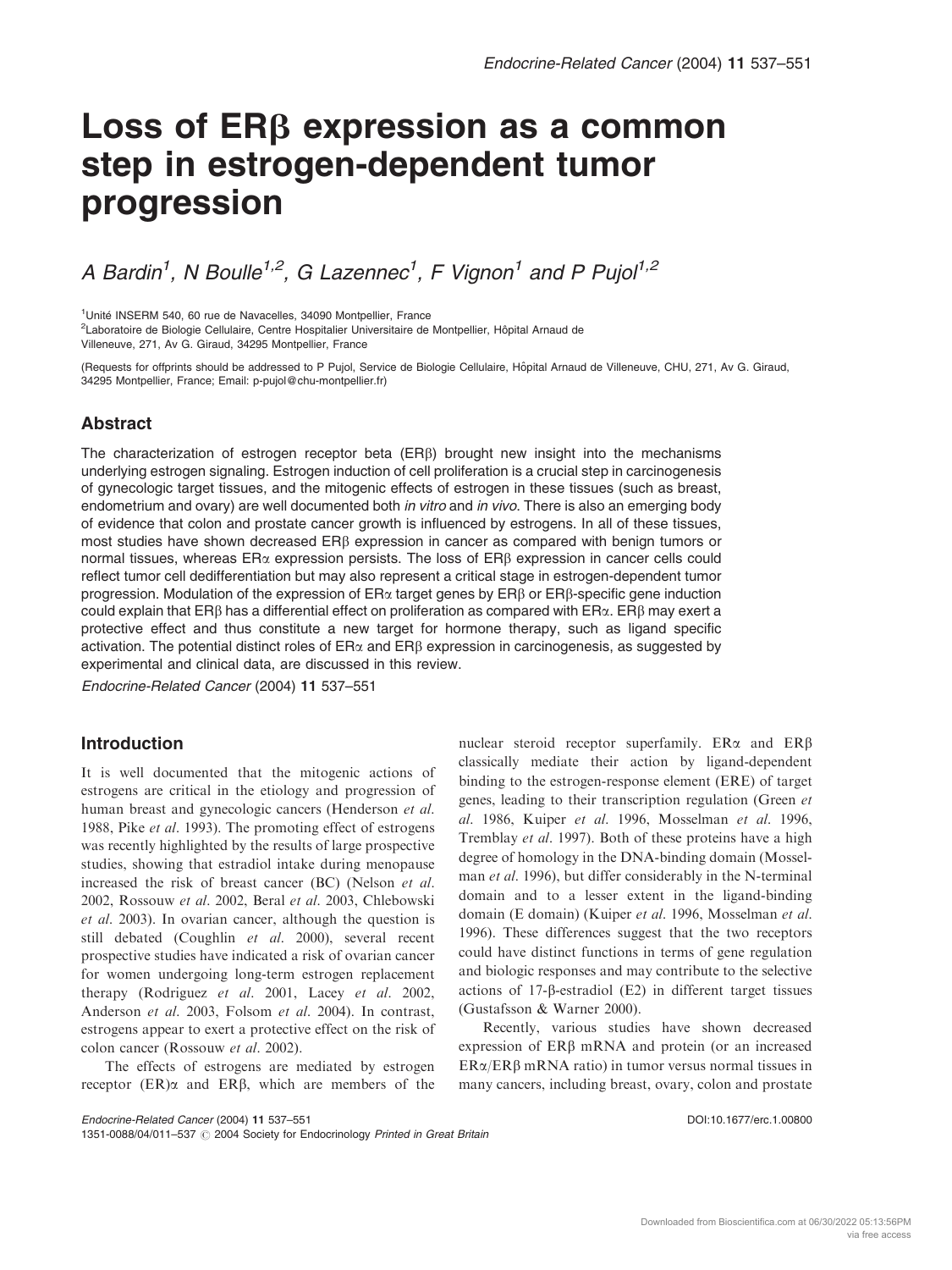(Brandenberger et al. 1998, Pujol et al. 1998, Foley et al. 2000, Rutherford et al. 2000, Campbell-Thompson et al. 2001, Roger et al. 2001, Fixemer et al. 2003). The  $ER\alpha/$  $ER\beta$  gene expression ratio thus appears to increase during carcinogenesis, suggesting that  $ER\alpha$ - and  $ER\beta$ -specific pathways may have distinct roles in this process (Leygue et al. 1998). The differential expression of  $ER\alpha$  and  $ER\beta$ in cancer cells and experimental data on their respective roles on proliferation are reviewed in this report.

# Differential  $ER\beta$  expression as a common feature of estrogen-dependent tumor progression in clinical studies

## Analysis of  $ER\alpha$  and  $ER\beta$  expression in estrogen-sensitive cancers (Tables 1–4)

In breast tissues, several studies have indicated an increase in  $ER\alpha/ER\beta$  mRNA and protein ratios in cancer as compared with benign tumors and normal tissues. In immunochemical analyses, Roger et al. (2001) found a higher percentage of  $ER\beta$ -positive cells in normal mammary glands than in nonproliferative benign breast disease (BBD) (85%), proliferative BBD without atypia  $(18.5\%)$  and carcinoma *in situ*  $(33.8\%)$ . In contrast, an increase in ERa protein expression was noted during progression. Moreover, ER<sub>B</sub> was inversely correlated with Ki67, a marker of cell proliferation. The authors thus suggest that  $ER\beta$  protects against the mitogenic activity of estrogens in mammary premalignant lesions. This conclusion is also supported by the results of another study (Shaw *et al.* 2002), which revealed lower ERB protein expression in carcinomas and demonstrated that ERa, but not ERb, protein expression was correlated with tumor grade. Similar findings were obtained at the mRNA level by the RT-PCR method by Iwao et al. (2000), who also showed that  $ER\alpha$  mRNA is increased and  $ER\beta$  mRNA decreased during breast carcinogenesis. Recently, Park et al. (2003) compared  $ER\beta$  mRNA levels in various breast tissues, using mRNA in situ hybridization. ER $\beta$  expression was decreased in BC and metastatic lymph node tissues as compared with normal mammary and benign breast tumor (BBT) tissues. The intensity and extent of  $ER\beta$  expression were significantly higher in normal and BBT tissues than in BC or metastatic lymph node tissues (Park et al. 2003).

In invasive BC, other studies using immunohistochemistry (IHC) and in situ hybridization revealed that  $ER\beta$  expression was associated with indicators of low biologic aggressiveness (low tumor grade, low S-fraction and negative lymph node status), suggesting that  $ER\beta$ might be a good prognostic indicator (Jarvinen et al. 2000). Omoto et al. (2001) in a survival analysis showed that patients with  $ER\beta$ -positive tumors had increased disease-free survival at 5 years as compared with those with ERB -negative tumors. Fugua et al. (2003) studied  $ER\beta$  expression using IHC in a pilot series of 242 BC patients and showed that ERb expression is not associated with clinical and biologic parameters, including progesterone receptor (PR) expression, tumor grade and S-phase fraction.  $ER\beta$  was found to be correlated only with aneuploidy. The findings of this study suggested that  $ER\beta$ could be a useful biomarker on its own in clinical breast tumors. To gain insight into the possible role of ERB in breast carcinogenesis, Skliris et al. (2003) did an IHC analysis of ER<sub>B</sub> in 512 breast specimens. Moreover, realtime PCR was used to investigate the  $ER\beta$  gene methylation status in the  $ER\beta$ -negative BC cell lines SK-BR-3 and MDA-MB-435. The results suggested that the loss of ERb expression is one of the hallmarks of breast carcinogenesis, and that it may be a reversible process involving methylation. Zhao et al. (2003) also concluded that decreased  $ER\beta$  mRNA expression may be associated with breast tumorigenesis and that DNA methylation is an important mechanism for ERB gene silencing in BC (Table 1). Collectively,  $ER\beta$  expression decreases in the process of BC development.

The ovary (Table 2) contains both ER isoforms, but ERB seems to be the predominant species expressed in normal ovary in rats (Byers *et al.* 1997) and humans (Kuiper et al. 1996, Enmark et al. 1997). Our laboratory (Pujol *et al.* 1998) documented an increase in the  $ER\alpha$  $ER\beta$  mRNA ratio in ovarian carcinomas as compared with normal ovaries and cysts, and our findings suggested that overexpression of  $ER\alpha$  relative to  $ER\beta$  mRNA may be a marker of ovarian carcinogenesis. This conclusion was further supported by Brandenberger *et al.* (1998) and Rutherford et al. (2000). The latter revealed that the balance between  $ER\alpha$  and  $ER\beta$  receptors might be essential for maintaining normal cellular function, suggesting that, as ERb decreases, uncontrolled cellular proliferation leads to a metastatic state. Lau et al. (1999) found no differences in  $ER\beta$  mRNA expression between normal and cancer epithelial cells, but these authors analyzed only a few HOSE cell primary cultures  $(n = 4)$  and ovarian cancer cell lines  $(n = 3)$  by a nonquantitative PCR method. Decreasing levels of ERb expression seem to be a common denominator between breast and ovarian carcinogenesis.

In prostate, it has been suggested that estrogens and their receptors may be involved in cancer development and progression (Santti et al. 1994, Farnsworth et al. 1999, Jarred et al. 2000). Estrogen exposure during prostate development may initiate cellular processes resulting in future neoplasia (Santti et al. 1994). In a study of Latil et al. (2001),  $ER\alpha$  and  $ER\beta$  mRNA expression was quantified by real-time RT-PCR in both benign and malignant prostate.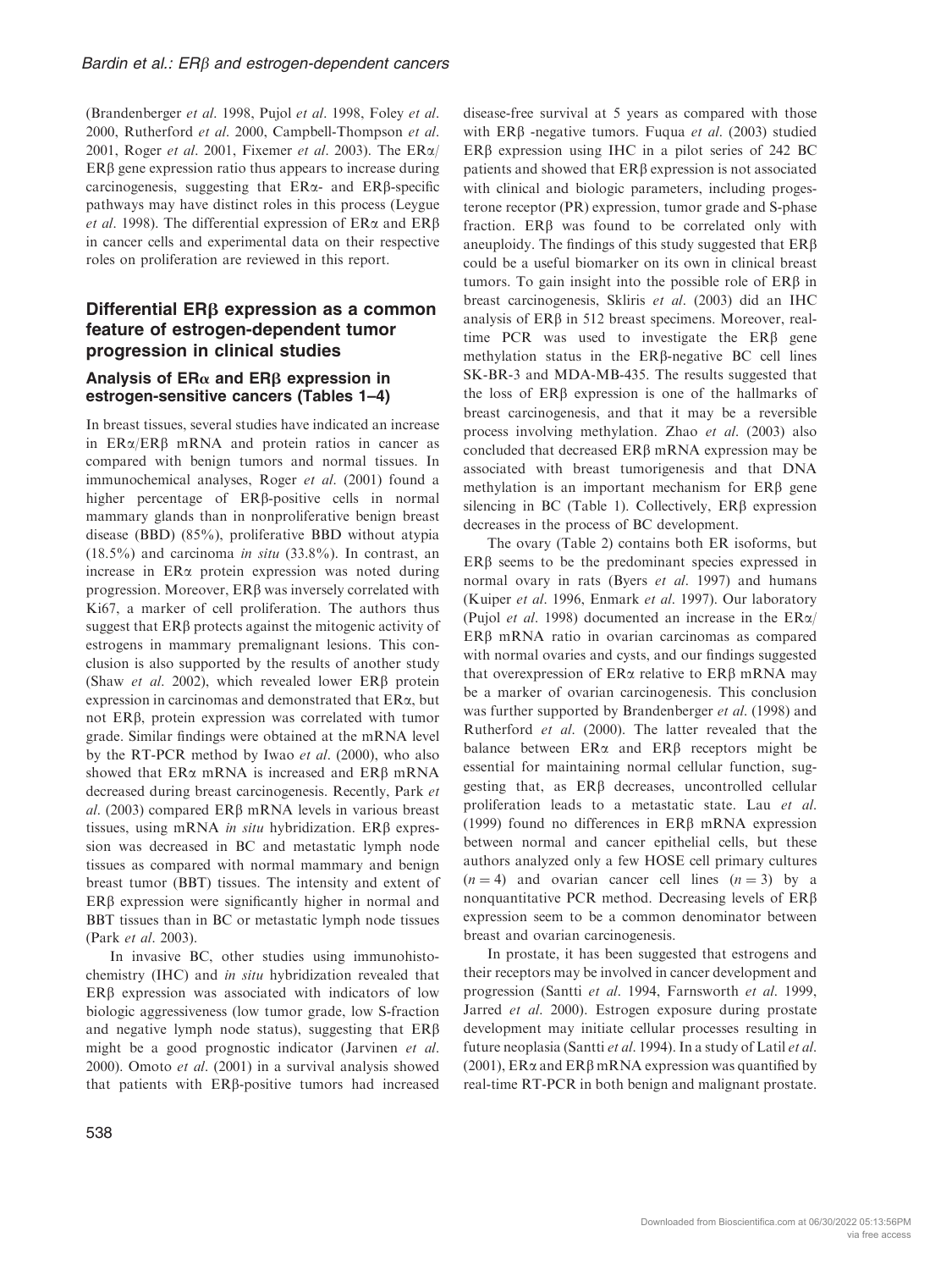| <b>References</b>                | <b>Tissues</b>                                                               | <b>Number</b>                     |                                | $ER\alpha$<br>SQ Ov                                          |   | $ER\beta$                                          |              |                                                                                                                                              |
|----------------------------------|------------------------------------------------------------------------------|-----------------------------------|--------------------------------|--------------------------------------------------------------|---|----------------------------------------------------|--------------|----------------------------------------------------------------------------------------------------------------------------------------------|
|                                  |                                                                              |                                   | <b>Methods</b>                 |                                                              |   | SQ Ov                                              |              | <b>Comments</b>                                                                                                                              |
| Roger et al.<br>(2001)           | Normal<br>NP-BBD<br>P-BBD<br>P-BBDWA<br><b>CIS</b><br>High-grade CIS         | 118<br>18<br>37<br>13<br>25<br>35 | <b>IHC</b>                     | $^{+}$<br>$^{+}$<br>$^{++}$<br>$^{++}$<br>$^{++}$<br>$^{++}$ | 个 | $^{+++}$<br>$^{++}$<br>$^{++}$<br>$^{+}$<br>$^{+}$ | ↓↓           | $ER\beta$ positive<br>Cells decrease during<br>preinvasive tumor progression                                                                 |
| Iwao et al.<br>(2000)            | Normal<br>Cancer                                                             | 11<br>112                         | Real-time-PCR                  | $^{++}$<br>$^{+++}$                                          |   | $^{+++}$<br>$^{++}$                                | $\downarrow$ | Changes in $ER\beta1$ and $ER\beta2$ mRNA<br>levels in breast cancer                                                                         |
| Park et al.<br>(2003)            | Normal<br><b>BBT</b><br>Breast cancer<br>Met. lymph node                     | 89<br>11<br>85<br>10              | <b>ISH</b>                     |                                                              |   | $^{+++}$<br>$^{+++}$<br>$+$<br>$+$                 | $\downarrow$ | ERB mRNA level decreases during<br>tumor progression<br>High $ER\beta$ level associated with<br>poor differentiation                         |
| Skliris et al.<br>(2003)         | Normal<br><b>PDCIS</b><br>Invasive cancers<br>Met. lymph node<br>Recurrences | 138<br>16<br>319<br>31<br>8       | <b>IHC</b>                     |                                                              |   | $++++$<br>$^{+++}$<br>$++$<br>$^{+}$<br>$+$        |              | Reduced expression of $ER\beta$<br>in invasive breast cancer<br>Loss of ER <sub>B</sub> may be a reversible<br>process involving methylation |
| Speirs et al.<br>(1999)          | Normal<br>Cancer                                                             | 23<br>60                          | RT-PCR                         | $\ddot{}$<br>$^{+++}$                                        |   | $^{+++}$<br>$^{+}$                                 | II           | 22% of normal breast expressing<br>exclusively ER <sub>B</sub> mRNA<br>50% of breast tumors coexpressing<br>$ER\alpha$ and $ER\beta$         |
| Leygue et al.<br>(1998)          | Normal<br>(adjacent tissues)<br>Cancer                                       | 18<br>18                          | Multiplex<br>RT-PCR            | $\ddot{}$<br>$++/+++$                                        |   | $^{++}$<br>$+$                                     | ↓            | Increase in $ER\alpha$ and decrease in<br>$ER\beta$ during tumor progression                                                                 |
| Gustafsson<br>& Warner<br>(2000) | Normal<br><b>BBD</b><br>Cancer                                               | Total of<br>30<br>samples         | RT-PCR<br>Western<br>blot, IHC |                                                              | ↑ |                                                    |              | $ER\beta$ is the predominant form in<br>normal mammary gland                                                                                 |

Table 1 Relative expression of  $ER\alpha$  and  $ER\beta$  in breast tumor progression

The number of + indicates the ER's relative expression. The arrows indicate a decrease  $(\downarrow)$ , an increase  $(\uparrow)$  or no variations in expression  $(\leftrightarrow)$  between normal and cancer tissues. SQ = semiquantitative, Ov = overall trends, BBD = benign breast disease,  $NP-BBD = non$  proliferative BBD, P-BBD = proliferative BBD, P-BBDWA = proliferative BBD with atypia, BBT = benign breast tumors,  $CIS =$  carcinoma in situ, HGPIN = high-grade prostatic intraepithelial neoplasia, ISH = in situ hybridization, IHC = immunohistochemistry, Met = metastatic, RT-PCR = reverse transcription polymerase chain reaction.

ERB mRNA level was decreased in most of the tumor samples as compared with normal prostate, suggesting that  $ER\alpha$  and  $ER\beta$  expression status could be used to identify advanced prostate tumor patients. This result is in agreement with those obtained at the protein level. Pasquali et al. (2001a) investigated  $ER\beta$  expression in benign and malignant prostate tissue specimens, using a polyclonal antibody directed against the C-terminal domain of the ER<sub>B</sub> protein. In contrast to normal tissues, ERB nuclear immunostaining was undetectable in all cancer sections, showing that malignancy seems to be associated with the disappearance of  $ER\beta$  expression in prostate tissue. Horvath et al. (2001), using IHC, also found that the  $ER\beta$  protein was progressively lost in hyperplasia and neoplastic lesions. This is in agreement with the results of Fixemer et al. (2003) in a study in which a

new monoclonal antibody revealed the differential expression of ERB in tissue sections from 132 patients with prostate cancer. Moreover, these authors showed partial loss of  $ER\beta$  in high-grade prostatic intraepithelial neoplasia (HGPIN) (Table 3). Once more, the change in ERa/  $ER\beta$  ratio seems to be correlated with malignancy.

In colon cancer, the protective effect of estrogen replacement therapy is supported by a number of clinical observations (Calle et al. 1995, Newcomb et al. 1995, Perssonet al. 1996, Kampman et al. 1997), including the results of recent randomized studies named 'WHI' (Nelson et al. 2002, Rossouw et al. 2002). These studies demonstrated that women with a history of current or past hormone replacement therapy had a significantly decreased risk of colon cancer. These findings have led many investigators to search for the biologic mechanisms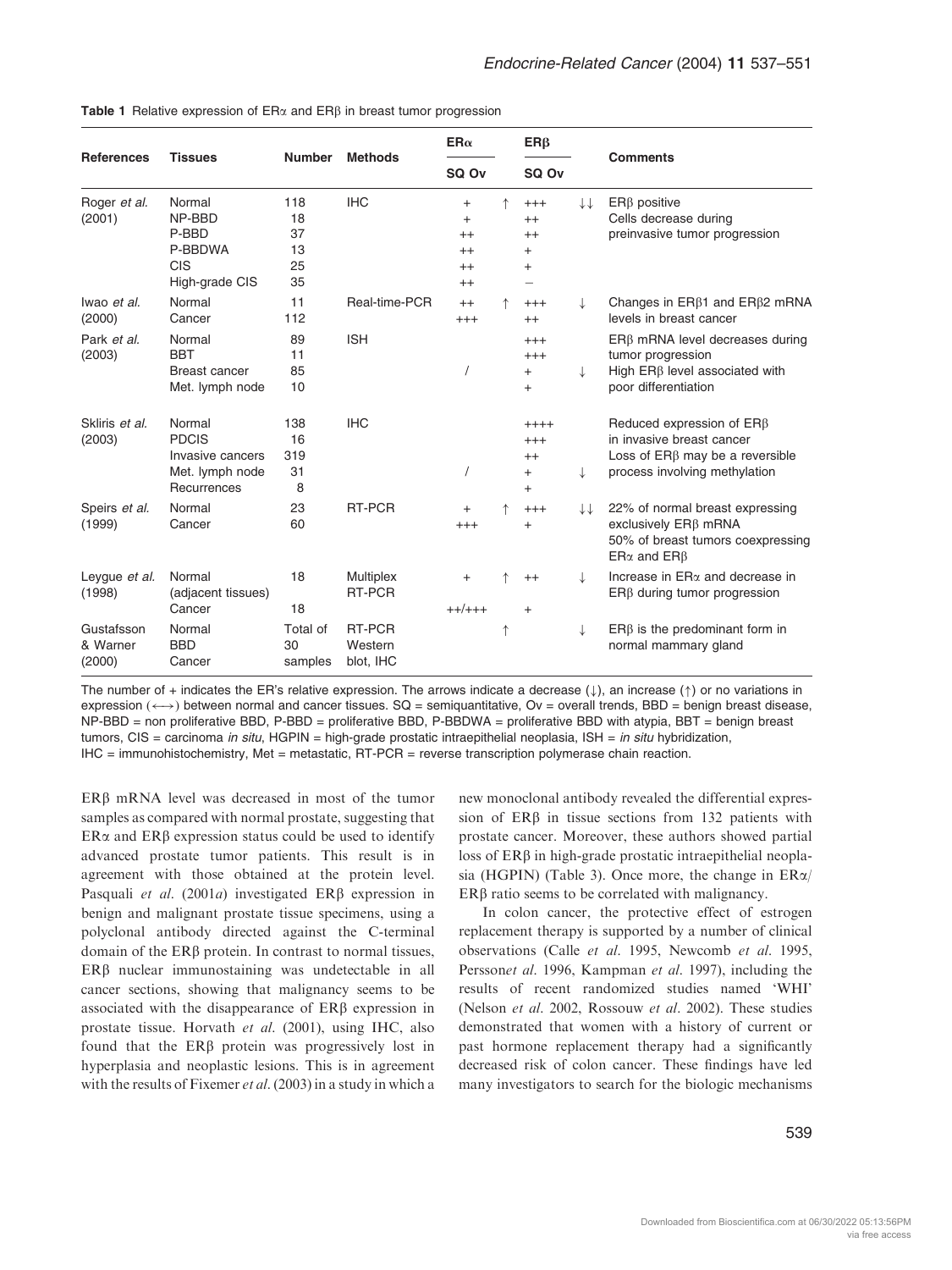#### Bardin et al.:  $ER\beta$  and estrogen-dependent cancers

| <b>References</b>              | <b>Tissues</b>                                  | <b>Number</b>      | <b>Methods</b>             | $ER\alpha$<br>SQ Ov                   |  | $ER\beta$                                    |    |                                                                                   |
|--------------------------------|-------------------------------------------------|--------------------|----------------------------|---------------------------------------|--|----------------------------------------------|----|-----------------------------------------------------------------------------------|
|                                |                                                 |                    |                            |                                       |  | SQ Ov                                        |    | <b>Comments</b>                                                                   |
| Pujol et al.<br>(1998)         | Normal<br>Cysts<br>Borderline tumors<br>Cancers | 6<br>24<br>3<br>10 | Competitive<br>RT-PCR      | $\pm$<br>$^{+}$<br>$^{++}$<br>$^{++}$ |  | $^{+++}$<br>$^{+++}$<br>$^{++}$<br>$\ddot{}$ | ↓  | $ER\alpha/ER\beta$ mRNA ratio<br>increases during tumor<br>progression            |
| Brandenberger et al.<br>(1998) | Normal<br>Cancer                                | 10<br>10           | Northern<br>blot<br>RT-PCR | $^{++}$<br>$+++$                      |  | $^{++}$<br>$^{+}$                            | ↓  | $ER\beta$ mRNA level<br>decreases in cancer                                       |
| Rutherford et al.<br>(2000)    | Normal<br>Primary cancer<br>Met. cancer         | 9<br>8<br>8        | RT-PCR<br>Western<br>blot  | $^{++}$<br>$^{++}$<br>$^{+++}$        |  | $^{++}$<br>$^{+}$                            | ↓↓ | $ER\beta$ mRNA and protein<br>levels decrease in ovarian<br>cancer and metastases |

Table 2 Relative expression of  $ER\alpha$  and  $ER\beta$  in ovarian tumor progression

by which estrogen may influence the pathogenesis of colorectal cancer. Since  $ER\alpha$  is reported to be minimally expressed in normal colon mucosa and colon cancer cells (Waliszewski et al. 1997, Campbell-Thompson et al. 2001), the effects of estrogen on colon cancer susceptibility may be mediated by  $ER\beta$ . Using semiquantitative RT-PCR, Campbell-Thompson et al. (2001) showed that  $ER\beta$  is the predominant ER subtype in the human colon, and that decreased  $ER\beta1$  ( $ER\betawt$ ) and  $ER\beta2$  ( $ER\betacx$ ) mRNA levels are associated with colonic tumorigenesis in women. In a recent study using IHC analysis, Konstantinopoulos et al. (2003) showed that  $ER\beta$  expression was significantly lower in colon cancer cells than in normal colonic epithelium, and that there was a progressive decline in  $ER\beta$  expression, which paralleled the loss of malignant colon cell dedifferentiation. These findings are in accordance with a previous study of Foley et al. (2000), who also detected a selective loss of ERB protein in

Table 3 Relative expression of ER and ER<sub>B</sub> in prostate tumor progression

|                            |                                                                                                         |                            |                                      | $ER\alpha$          |                   | $ER\beta$                                                  |                   |                                                                                                                                                   |  |
|----------------------------|---------------------------------------------------------------------------------------------------------|----------------------------|--------------------------------------|---------------------|-------------------|------------------------------------------------------------|-------------------|---------------------------------------------------------------------------------------------------------------------------------------------------|--|
| <b>References</b>          | <b>Tissues</b>                                                                                          | <b>Number</b>              | <b>Methods</b>                       | SQ Ov               |                   | SQ Ov                                                      |                   | <b>Comments</b>                                                                                                                                   |  |
| Latil et al.<br>(2001)     | Normal<br>Cancer                                                                                        | 4<br>23                    | Real-time<br><b>PCR</b>              | $++$<br>$+$ to $++$ | $\leftrightarrow$ | $^{+++}$<br>$^{+}$                                         |                   | $ER\beta$ mRNA expression decreases<br>in the hormone-resistant group                                                                             |  |
| Pasquali et al.<br>(2001a) | Normal<br>Cancer                                                                                        | 5<br>10                    | <b>IHC</b>                           |                     |                   | $^{+++}$<br>$+$                                            | $\downarrow$      | $ER\beta$ protein expression decreases<br>in cancer                                                                                               |  |
| Pasquali et al.<br>(2001b) | Normal<br>Cancer                                                                                        | 6<br>5                     | RT-PCR<br>Western<br>blot            | $^{++}$<br>$^{++}$  | $\leftrightarrow$ | $++$<br>$^{+}$                                             |                   | $ER\beta$ mRNA expression decreases<br>in cancer                                                                                                  |  |
| Horvath et al.<br>(2001)   | Normal<br>Hyperplasia<br>Cancer                                                                         | 5<br>157<br>159            | <b>IHC</b>                           |                     |                   | $+++$<br>$-$ or $+$<br>$-$ or $+$                          | J                 | Loss of $ER\beta$ protein expression<br>during tumor progression                                                                                  |  |
| Leav et al.<br>(2001)      | Dysplasia<br>- moderate grade<br>- high grade<br>Carcinoma<br>- grade III<br>- grade IV/V<br>Metastasis | Total of<br>50<br>samples  | <b>IHC</b><br>RT-PCR                 | $-$ /+<br>$-$ /+    | $\leftrightarrow$ | $^{+}$<br>$\overline{\phantom{m}}$<br>$+$<br>$-$ /+<br>$+$ | $\leftrightarrow$ | $ER\beta$ protein and mRNA expression<br>decrease in high-grade dysplasia<br>and carcinoma                                                        |  |
| Fixemer et al.<br>(2003)   | <b>HGPIN</b><br>Adenocarcinoma<br>Gleason grade:<br>$\mathbf{III}$<br>IV<br>$\vee$<br>Metastatic        | 47<br>17<br>29<br>14<br>12 | <b>IHC</b><br>Monoclonal<br>antibody |                     |                   | $+++$<br>$+$<br>$++$<br>$+$<br>$^{+}$                      | J                 | $ER\beta$ protein expression decreases<br>during tumor progression<br>$ER\beta$ expression higher in Gleason<br>grade IV than in grades III and V |  |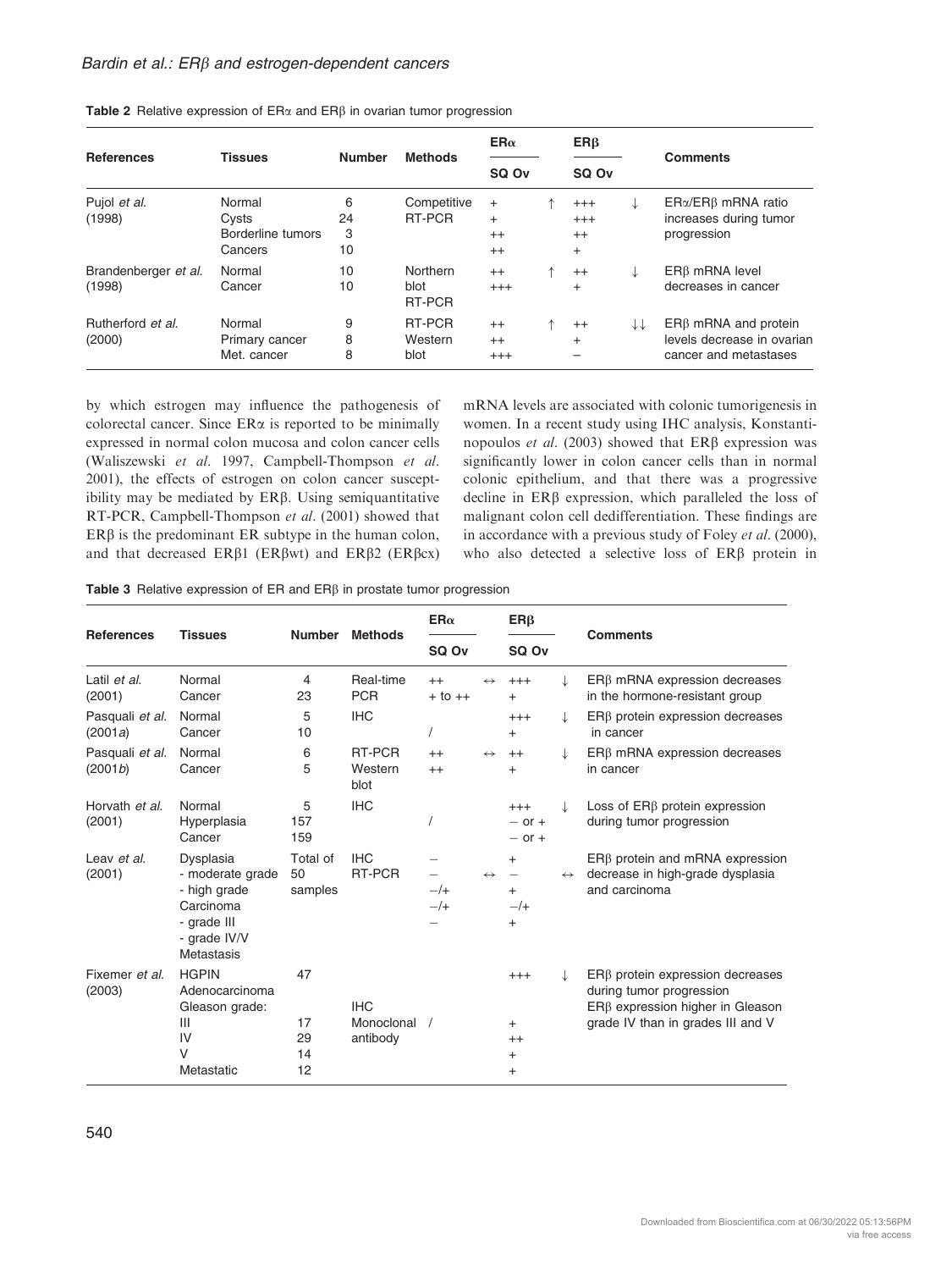| <b>References</b> | <b>Tissues</b> | <b>Number</b> | <b>Methods</b>   | $ER\alpha$ |                   | ER <sub>β</sub> |   | <b>Comments</b>                                         |
|-------------------|----------------|---------------|------------------|------------|-------------------|-----------------|---|---------------------------------------------------------|
|                   |                |               |                  | SQ Ov      |                   | SQ Ov           |   |                                                         |
| Campbell-Thompson | Normal         | 26            | RT-PCR           | $^{+}$     | $\leftrightarrow$ | $^{+++}$        |   | $ER\beta1$ and $ER\beta2$ mRNA expressions              |
| et al. (2001)     | Cancer         | 26            | Southern<br>blot | $^{+}$     |                   | $^{+}$          |   | decrease in cancer                                      |
| Foley et al.      | Normal         | 11            | RT-PCR           | $^{+}$     | $\leftrightarrow$ | $^{+++}$        | ↓ | Decrease ER <sub>B</sub> protein but not mRNA           |
| (2000)            | Cancer         | 11            | Western<br>blot  | $\ddot{}$  |                   | $^{+}$          |   | expression in cancer<br>Post-transcriptional mechanism? |

Table 4 Relative expression of  $ER\alpha$  and  $ER\beta$  in colon tumor progression

malignant human colon by Western immunoblotting. Weyant et al. (2001) worked with a model of mice bearing germline mutations in murine Apc. These mice develop multiple intestinal tumors that show loss of wild-type Apc protein. In this model, E2-induced prevention of Apcassociated tumor formation was correlated with an increase in  $ER\beta$  protein and a decrease in  $ER\alpha$  in target tissues. Altogether, these results strongly suggest that  $ER\beta$  protects against colon carcinogenesis (Table 4).

## $ER\beta$  as a predictive factor for antiestrogen therapy?

Although many reports suggest the protective role of  $ER\beta$ against tumor progression, controversies have arisen regarding the clinical value of  $ER\beta$  expression in terms of predicting the adjuvant hormonal therapy response in breast cancer. Some studies suggest that the  $ER\beta$  status in BC is a predictor of the response to tamoxifen (Leygue *et*) al. 1998, Jarvinen et al. 2000, Mann et al. 2001) whereas others suggest that  $ER\beta$  is significantly upregulated in tamoxifen-resistant breast cells and could be involved in tamoxifen resistance (Speirs et al. 1999).

The type of analysis, patient selection criteria, the type of splicing variants detected in RNA analyses or the small number of patients analyzed to date could ultimately explain these controversial results. The first findings were obtained in studies involving RT-PCR-based techniques, but the quantification of gene expression at the mRNA level may not be directly linked qualitatively or quantitatively to the protein expression. There have been very few studies in which ERs were measured by Western immunoblotting or IHC because of the lack of reliable antibodies. Finally, the choice of statistical analysis and different parameters selected for analysis could also influence the results.

#### $ER\beta$  as a potential tumor-suppressor gene?

The results of these different studies, showing a loss of ERB expression in cancer as compared with normal cells, are in line with the hypothesis that the  $ER\beta$  gene may act

as a tumor suppressor (Iwao et al. 2000). This concept needs to be confirmed but could make sense in view of the location of ERB on chromosome 14q (Enmark et al. 1997). A loss of 14q has been detected by comparative genomic hybridization in some breast cancers (Burki et al. 2000, Loveday et al. 2000). Interestingly, in ovarian cancer, two potential tumor-suppressor gene loci have been mapped to 14q (Bandera et al. 1997). 14q deletions are also observed in colon carcinoma (Young et al. 1993) and prostate cancer (Kasahara et al. 2002). These overall findings suggest a potential tumor-suppressive function for ERb. However, further studies are required before definitive conclusions on the tumor-suppressive function of ERb can be drawn.

# What are the potential molecular mechanisms underlying  $ER\alpha$  and  $ER\beta$ differential actions?

Several *in vitro* studies have focused on the molecular mechanisms underlying the differential roles of  $ER\alpha$  and ERβ. Differences in ligand affinity, transcriptional activation, interactions with cofactors or putative heterodimerisation have been proposed.

## Structural properties of  $ER\alpha$  and  $ER\beta$  and effects on their transcriptional activities

ER $\alpha$  and  $\beta$  belong to the large nuclear steroid/thyroid hormone receptor family. Like most other members of the family, ERs have a modular architecture of four interacting domains: the N-terminal A/B domain, the C or DNAbinding domain (DBD), the D or hinge domain and the Cterminal E/F or ligand-binding domain (LBD) (Fig. 1). There is only 56% amino-acid identity between the two receptors in the LBD, whereas the homology in the DBD is 97%. This suggests that ERb would recognize and bind to the same EREs as  $ER\alpha$ , but that each receptor might have a distinct spectrum of ligands (Kuiper & Gustafsson 1997). A number of novel selective ER subtype ligands have now been developed. The propyl pyrazole triol (PPT) com-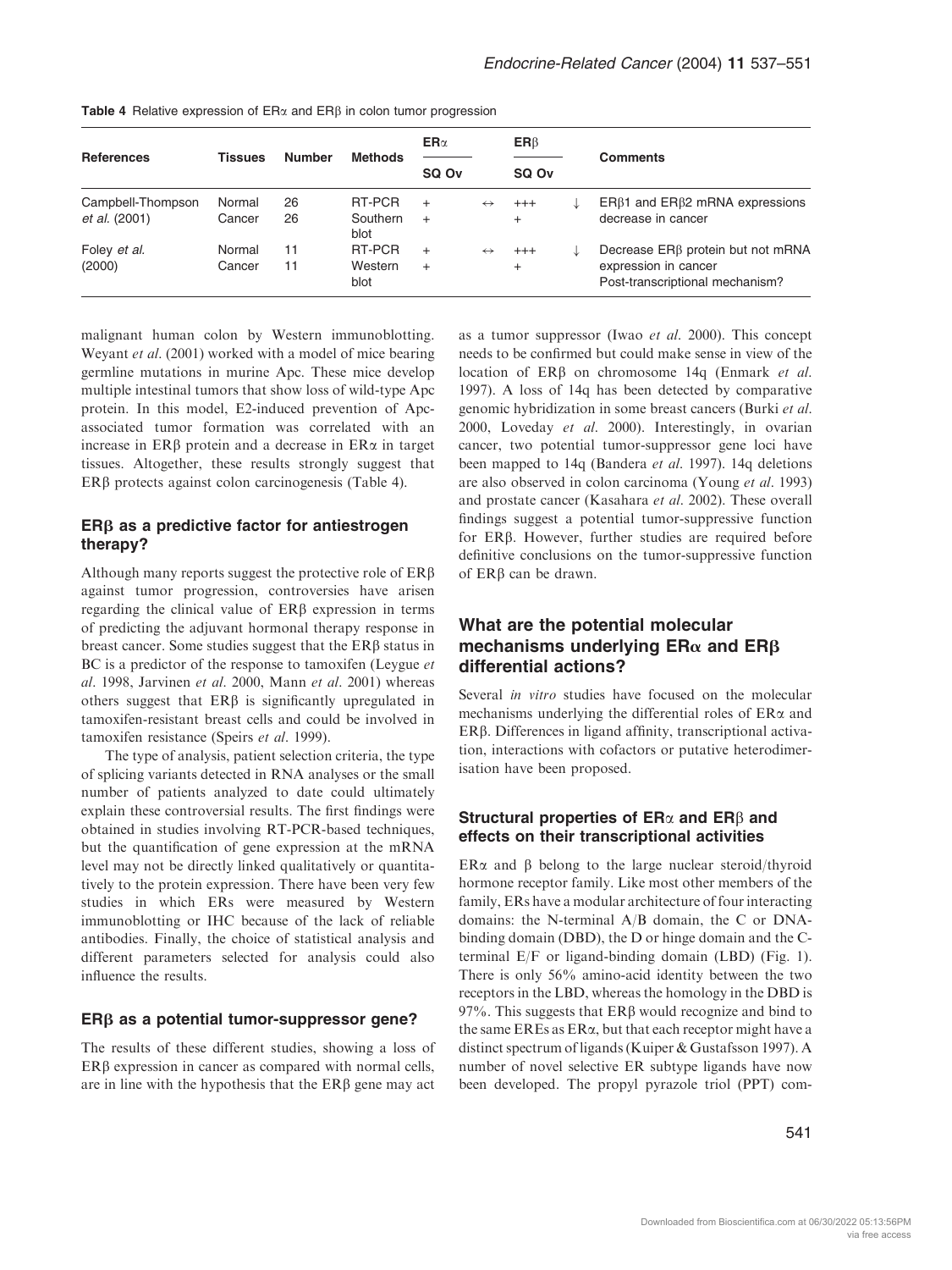

Figure 1 Schematic representation of the structure of human (h) ER $\alpha$  and ER $\beta$  nuclear receptors. The A/B domain at the NH-2 terminal contains the ligand-independent transcriptional-activation function AF-1, the C domain represents the DNA-binding-domain, the D domain corresponds to the hinge region, and the E domain contains the hormone-binding domain and the hormone-dependent transcriptional-activation function AF-2. Numbers outside each box refer to amino acid number, whereas the number inside each box of ERb refers to the percentage of amino acid identity. The arrow indicates the translation starting site in ER cDNA.

pound was found to be an ERa-specific agonist, activating gene transcription only through  $ER\alpha$  (Sun *et al.* 1999, Stauffer et al. 2000). A number of other known ligands are also somewhat  $ER\beta$  selective. Some phytoestrogens, such as genistein and coumestrol, show a higher affinity toward ER $\beta$  than ER $\alpha$  (Kuiper & Gustafsson 1997). The diarylpropionitrile (DPN) compound is a potency-selective agonist for  $ER\beta$  with a more than 70-fold higher binding affinity for  $ER\beta$  than  $ER\alpha$  (Meyers *et al.* 2001). Recently, Ghosh et al. (2003) have investigated a novel series of heterocycle ligands for the ERs based on a diazene core motif. In this process, they have found diazenes that have high binding affinity for the ERs, and some of these show preferential affinity for  $ER\alpha$  or for  $ER\beta$ .

The N-terminal domain of nuclear receptors encodes a ligand-independent activation function (AF-1) (Tora et al. 1989, Berry et al. 1990, McInerney & Katzenellenbogen 1996), a region of the receptor involved in protein– protein interactions (Onate et al. 1998), and transcriptional stimulation of target gene expression. The activation function-2 (AF-2) domain, located in the LBD (Tora et al. 1989), is responsible for hormonedependent activation through recruitment of coactivator proteins (Tremblay et al. 1997, White et al. 1997). There

542

is very little conservation in the N-terminal AF-1 domain, a fact which could explain why different sets of proteins in the transcription complexes may interact with  $ER\alpha$  and  $ER\beta$  and direct them to specific targets. Dissimilarity in the NH<sub>2</sub>-terminal extremity of ER $\alpha$  and  $ER\beta$  is one possible explanation for the difference in the response of the two receptors to various ligands. In fact, the two receptors are distinct in their responses to the synthetic antiestrogens tamoxifen, raloxifen and ICI-164,384. On an ERE-based reporter gene assay, tamoxifen, 4-OH-tamoxifen, raloxifen and ICI-164,384 have an ERa-selective partial agonist/antagonist function but pure ER antagonist effect through  $ER\beta$  (McDonnell et al. 1995, Barkem et al. 1998, McInerney et al. 1998). Watanabe et al. (1997) showed that the agonistic effect of tamoxifen depends on the cell type, ERE-promoter context, and ER subtypes, and that this action is  $ER\alpha$ specific. Tamoxifen is an  $ER\alpha$  antagonist in breast (Jordan et al. 1992) but an agonist in bone (Love et al. 1992) and uterine tissues (Kedar et al. 1994). Raloxifene is also an  $ER\alpha$  antagonist in breast tissue, but it exerts agonistic activity in bone, but not in uterine tissue (Black et al. 1994).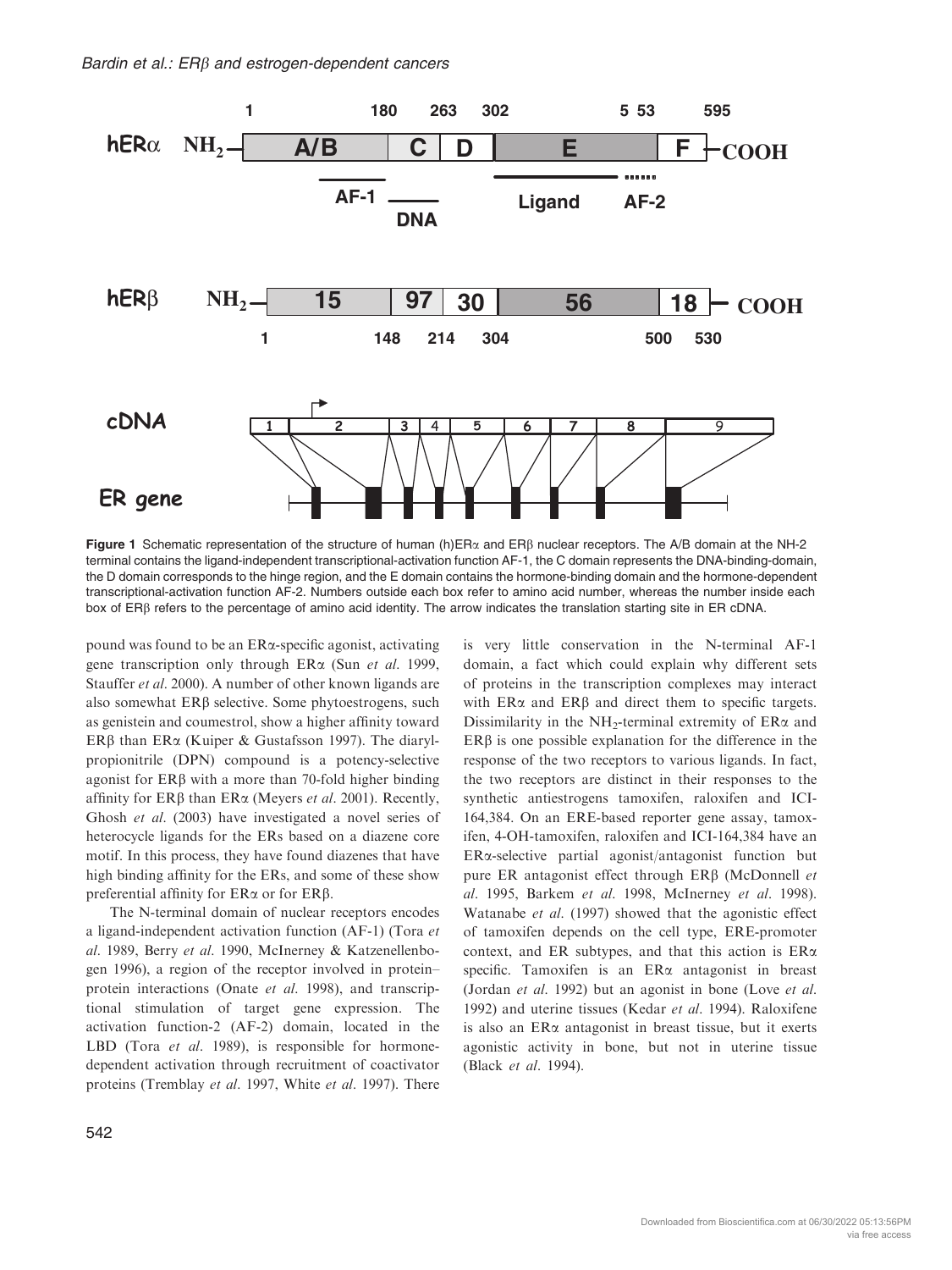$ER\alpha$  and  $ER\beta$  are capable of regulating gene transcription through a classical mechanism involving the consensus ERE, but  $ER\beta$  seems to be a weaker transactivator (Cowley et al. 1999). Cowley and Parker (1999) have shown that the AF-1 activity of  $ER\beta$  is weak compared with that of  $ER\alpha$  on estrogen-responsive reporters, whereas their AF-2 activities are similar. In turn, when both AF-1 and AF-2 functions are active in a particular cell and/or on a particular promoter, the activity of  $ER\alpha$  greatly exceeds that of  $ER\beta$ , whereas  $ER\alpha$  and  $ER\beta$  activities are similar when only AF-2 is required (McInerney et al. 1998, Cowley et al. 1999). ERa and  $ER\beta$  have similar but also different effects on gene transcription mediated via the ERE. To date, only a limited number of genes have been shown to be regulated by one of the two E2-liganded ER subtypes in this classical mode of action. In this way, the gene encoding the catalytic subunit of human telomerase hTERT is regulated by  $ER\alpha$ , and not by  $ER\beta$  in human ovary epithelium cells (Misiti et al. 2000) and in human prostate cancer (Nanni et al. 2002). In the same way, Lazennec et al. (2001) reported that,  $ER\alpha$ , but not  $ER\beta$ , was able to regulate c-myc proto-oncogene expression. The metallothionein gene is known to be specifically upregulated by E2 via ER $\beta$  in SAOS-2 cells (Harris et al. 2001). However, recently, Stossi et al. (2004) have compared the generegulatory activities of  $ER\alpha$  and  $ER\beta$  in bone and showed high similarity but also significant differences in gene targets for these two ERs. Thus, genes encoding for cystatin D, autotaxin or stromal antigen 2 appear to be  $E2$ -regulated specifically by  $ER\beta$  in human osteosarcoma cells.

Estrogens (and antiestrogens) also transcriptionally regulate target genes via ERs though a non-ERE mode of action. These effects are mediated through promoter elements that bind various transcription factors, including AP-1-binding sites (Webb et al. 1995), Sp1 binding sites (Porter et al. 1997), SF1 response element (SFRE) (Vanacker et al. 1999), electrophophilic/antioxidant response element (EpRE/ARE) (Montano et al. 1997) and cyclic AMP response element (CRE) (Sabbah et al. 1999). At AP-1 sites,  $ER\alpha$  and  $ER\beta$  could have opposite transcriptional effects in some circumstances (Paech et al. 1997). In fact,  $ER\beta$  is able to potentiate an AP-1containing reporter in the presence of the antiestrogen tamoxifen, but not in the presence of estrogens in a tissuespecific manner.  $ER\alpha$  stimulates AP-1 activity in the presence of antiestrogens in endometrial cells (Webb et al. 1995, Paech et al. 1997), but antiestrogens decrease or have no effect on AP-1 activity in BC cells (Philips et al. 1993, Webb et al. 1995). Of particular note,  $ER\beta$  is more potent overall than  $ER\alpha$  on AP-1 sites, whereas the contrary occurs on EREs (Paech et al. 1997, Cowley et al.

1999, Hall et al. 1999). Similar to AP-1, E2 binding to  $ER\alpha$  induces transcriptional activation when associated with SP1 in GC-rich regions. However, E2 interaction with  $ER\beta$  does not result in the formation of a transcriptionally active complex at a promoter containing Sp1 elements (Saville et al. 2000). Vanacker et al. (1999) found that the osteopontin gene promoter is stimulated through SFRE sequences by  $ER\alpha$ , but not by  $ER\beta$ .

Consequently, these differences in ligand interaction or transcriptional activity between the two ER subtypes may account for the major differences in their tissuespecific biologic actions. This complexity is further enhanced by  $ER\beta$  isoforms, the ability of ERs to form homodimers and heterodimers, and their capacity to interact with various coregulators.

#### ER isoforms

Several groups have reported and cloned different ERB isoforms with exon deletions (Lu et al. 1998), insertions (Hanstein et al. 1999), or C-terminal splice variants (Moore et al. 1998, Ogawa et al. 1998). These isoforms can also bind ligands, mediate estrogen signaling (Kuiper & Gustafsson 1997, Paech et al. 1997, Cowley et al. 1999, Bollig et al. 2000) and exhibit different properties, thus further enhancing the complexity in the spectrum of potential cellular responses to estrogen. The key element lies perhaps in the balance between the expression of these different variants and their relative quantities. It has been shown that ERB splice variants have dramatically different localization patterns in living cells, and this localization can be altered by estrogen agonists and antagonists (Price et al. 2001). Interestingly, Poola et al. (2002) recently showed that  $ER\beta$  splice variant mRNAs were differentially altered during breast carcinogenensis.  $ER\beta$ cx, which utilizes an alternative exon 8, is the most extensively studied splice variant. Ogawa et al. (1998) showed that this isoform may act as a potential inhibitor of ER $\alpha$  transactivation, possibly due to ER $\alpha$ /ER $\beta$ cx heterodimer formation. Using IHC, it has been shown that differential expression of  $ER\beta$ wt and  $ER\beta$ cx may be used as a prognostic marker in human prostate (Fujimura et al. 2001). Peng et al. (2003) showed that all  $ER\beta$ isoforms inhibited  $ER\alpha$  transcriptional activity on an ERE, while only  $ER\beta$  wt had transcriptional activity of its own. It has been shown, using cDNA microarrays in MCF-7 cells stably transfected with ERBwt and ERBcx MCF-7, that these two isoforms inhibit  $ER\alpha$  function differently (Omoto *et al.* 2003). Consequently, it can be hypothesized that the differential expression of ERb isoforms may have a role in the modulation of estrogen action.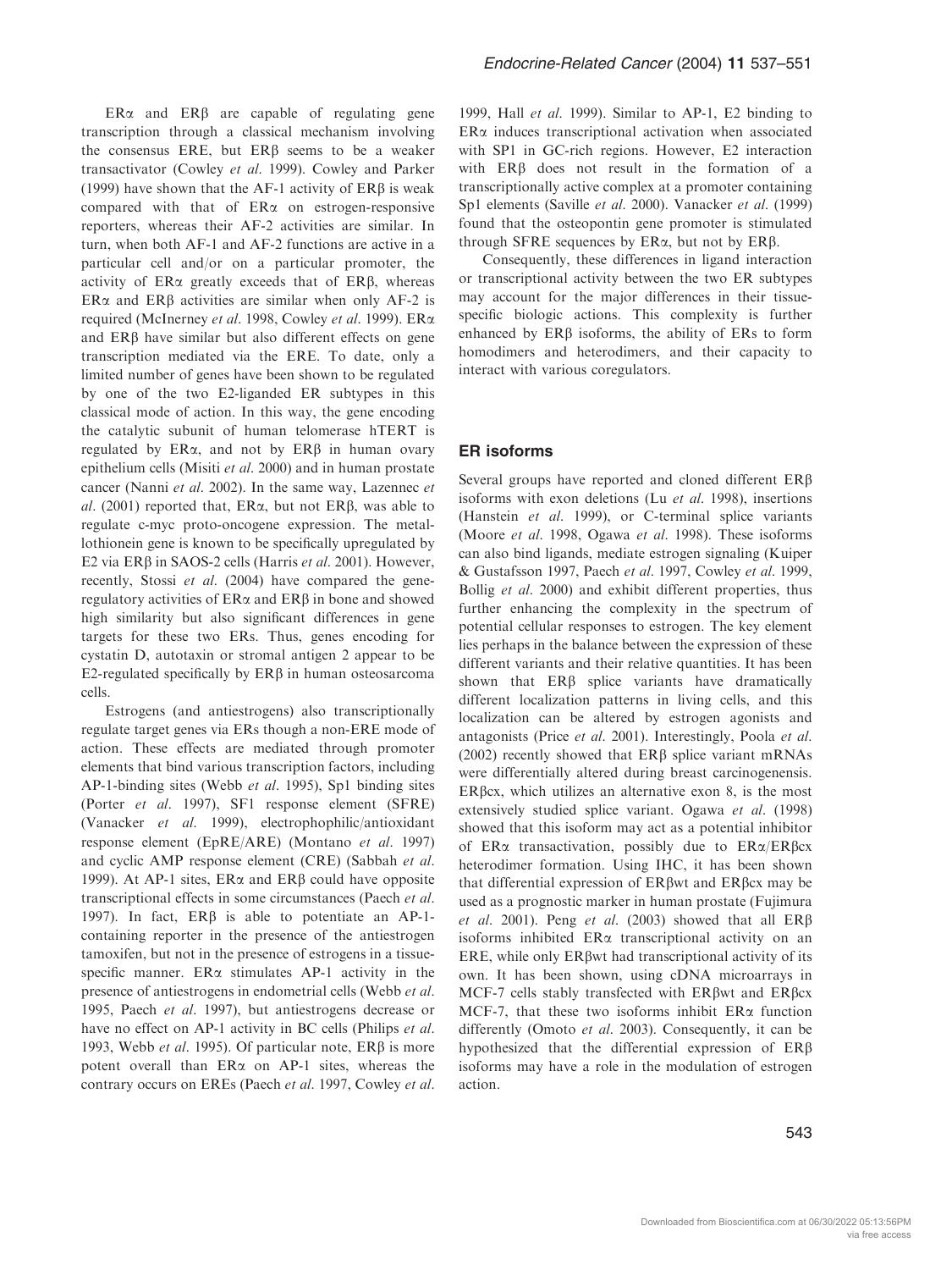## ER homo- and heterodimers

The functional formation of  $ER\alpha$  and  $ER\beta$  heterodimers has been demonstrated (Cowley et al. 1997, Pettersson et al. 1997). They are able to bind to DNA with an affinity similar to that of  $ER\alpha$  and greater than that of  $ER\beta$ homodimers, to interact with coactivators, and to stimulate the transcription of reporter gene in transfected cells (Cowley et al. 1997, Pettersson et al. 1997). The possible involvement of  $ER\alpha$  and  $ER\beta$  dimerization would increase the complexity of transcription activation in response to E2, suggesting the existence of two previously unrecognized estrogen-signaling pathways, that is,  $ER\beta$  homodimers and  $ER\alpha/ER\beta$  heterodimers. Moreover, it has been reported that various  $ER\alpha$  and  $ER\beta$  ratios in different cells, resulting in different homodimer and heterodimer compositions, may constitute a key to gaining insight into the tissue-specific effects of estrogen and antiestrogens (Kuiper et al. 1997). Homodimers and heterodimers could bind to distinct response elements and consequently activate specific geneexpression patterns in given target tissues. For such interactions,  $ER\alpha$  and  $ER\beta$  must be coexpressed in cells, as noted in breast, ovarian and endometrium tissues. However, future studies will be required to determine the physiologic roles of  $ER\alpha$  and  $ER\beta$  homo- and heterodimers in vivo.

## Interactions with coactivators and corepressors

There is one further confounding factor in the ERmediated estrogen action equation. The ER-mediated transcriptional activity of estrogen is influenced by several regulatory factors, known as coactivators and corepressors, which activate or repress the transcription of ERresponsive genes (Klinge et al. 2000). The p160/SRC (steroid receptor coactivator) family is one of the most studied classes of coactivators, and it includes SRC1, SRC2 (GRIP1/TIF-2) (McKenna et al. 1999) and other more recently described coactivators such as ACTR (Chen et al. 1997), RAC3 (Li et al. 1997), AIB1 (Anzick et al. 1997) and TRAM-1 (Takeshita et al. 1997). Most of interactions of these coregulators with the ER are liganddependent, but some coactivators have also been shown to be recruited in a ligand-independent manner by the AF-1 domain of ERs (McInerney et al. 1996, Tremblay et al. 1999). SRC-1 activated ERB AF-1 upon MAPKinduced phosphorylation of serine residues (Tremblay et al. 1999). Deblois et al. (2003) studied the steroid receptor RNA activator (SRA) and showed that SRA potentiated the estrogen-induced transcriptional activity of both ERa and ERb. They demonstrated that the transcriptional activity of  $ER\alpha$  can be enhanced by SRA in a ligandindependent manner through the AF-1 domain. However, this AF-1-dependent effect of SRA is not observed on ER $\beta$ . Very few receptor-specific ER $\beta$  cofactors have been identified so far. Warnmark et al. (2001) showed that TRAP220 displays a preference for ERB and suggested that the coregulator selectivity of ER subtypes is an additional layer of specificity that influences the transcriptional response in estrogen target cells. Using multiplex RT-PCR, Kurebayashi et al. (2000) also showed that  $ER\beta$ -expression levels were correlated with some activators such as AIB1, CBP, P/CAF, and a corepressor, N-CoR, but the significance of this correlation is unclear. Nuclear receptors usually bind the corepressors N-CoR and SMRT in the absence of ligand or in the presence of antagonists. Agonist binding leads to corepressor release and coactivator recruitment. Webb et al. (2003) recently demonstrated that, in vitro and in vivo,  $ER\beta$  binds to N-CoR and SMRT in the presence of ER agonists, such as estradiol, and phytoestrogens, such as genistein, but not in the presence of antagonists.  $ER\alpha$  and  $ER\beta$  present completely distinct modes of action with coregulators, a fact which could be of major importance in terms of potential effects on physiologic behavior (Webb et al. 2003).

# What do we know about the role of  $ER\beta$  in cell proliferation and death?

# $ER\beta$  and cell proliferation

Although the specific functions of ERB in cancer are not known, there is some evidence that ERB could have inhibitory effects on cellular proliferation. First, as indicated previously, the levels of  $ER\beta$  are highest in normal tissue (breast, ovary and prostate) as well as in benign disease, and they decrease during carcinogenesis (Tables 1–3). Our laboratory obtained the first evidence that  $ER\beta$  is an important modulator of proliferation and invasion of breast and ovarian cancer cells, thus supporting the hypothesis that the loss of  $ER\beta$  expression could be one of the events leading to breast and ovarian cancer development (Lazennec et al. 2001, Bardin et al. 2004). Whereas  $ER\alpha$  was able to regulate reporter genes and endogenous genes in a ligand-dependent manner,  $ER\beta$ inhibited MDA-MB231 cell proliferation in a ligandindependent manner. This suggests that the two ERs inhibit cancer cell proliferation via different mechanisms (Lazennec et al. 2001).

Omoto et al. (2003) recently developed cell lines expressing ERbwt and ERbcx by stable transfection of each expression plasmid in MCF7 cells and demonstrated that this constitutive expression significantly reduced the percentage of cell population in S-phase and the number of colonies in an anchorage-independent assay. Recently,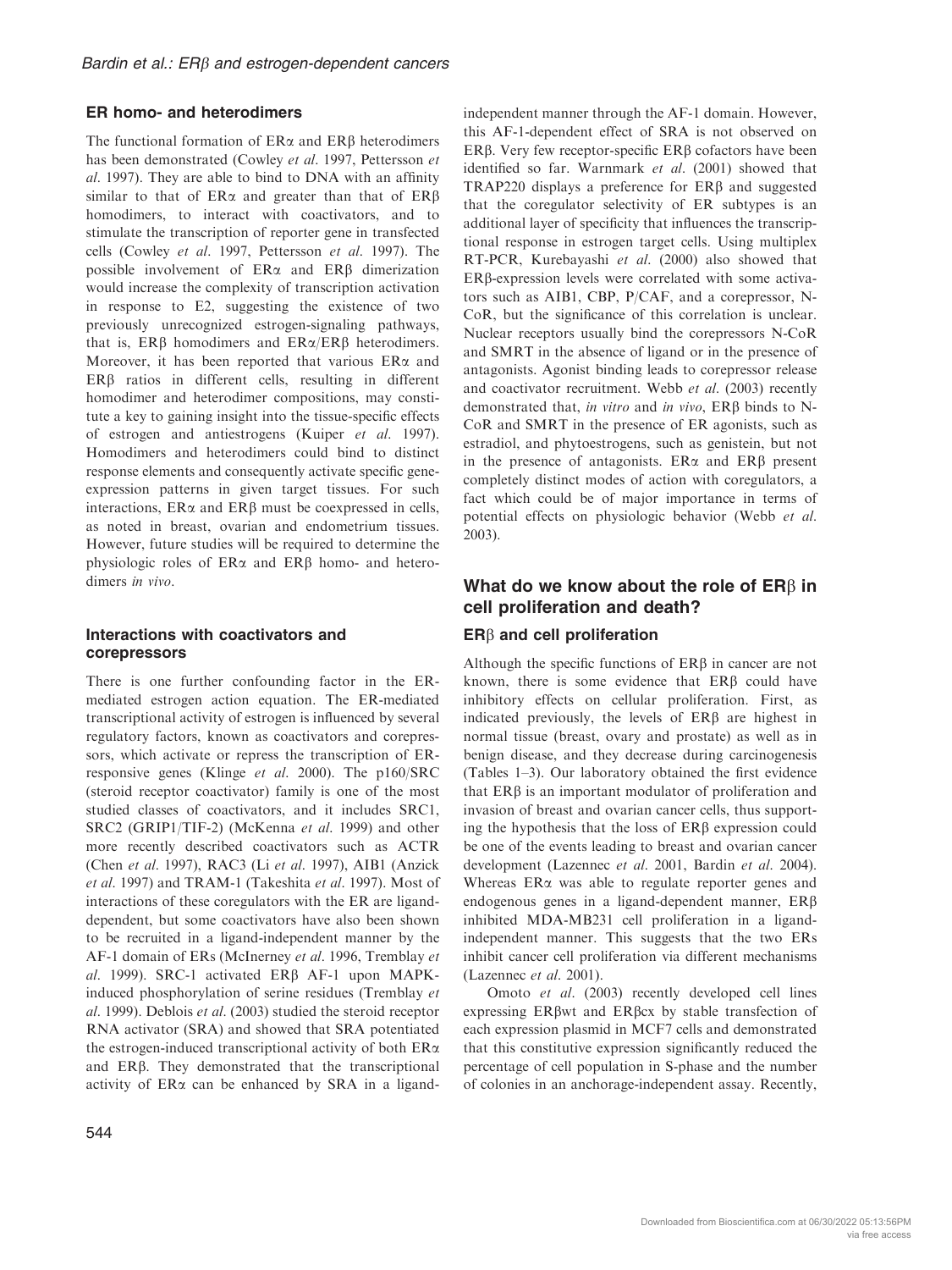

Figure 2 Schematic representation of  $ER\alpha$  and  $ER\beta$  imbalance in estrogen-dependent tumor progression.

two studies showed that the induced expression of ERb in  $ER\alpha$ -positive BC cells inhibits their growth (Paruthiyil et al. 2004, Strom et al. 2004). These reports also suggest that  $ER\beta$  might reduce cell proliferation by inhibiting the cyclin D1 gene, a key factor controlling the G1-S transition of the cell cycle, and thus cell proliferation. Strom et al. (2004) also indicated that numerous other components of the cell cycle associated with proliferation, such as cyclin E or Cdc25A, were decreased. These results are in accordance with the study of Bieche et al.  $(2001)$ , showing a negative correlation between ERB and CCND1 (cyclin D1) expression. In vitro studies support the hypothesis of Liu et al.  $(2002)$ , who showed that E2 activates cyclin D1 gene transcription through ERa, but inhibits cyclin  $D1$  gene transcription through  $ER\beta$  in HeLa cells.

The contrasting phenotypes observed in individual lines of  $ER^{-/-}$  mice, that is,  $ER\alpha KO$  and  $ER\beta KO$ , which exhibit phenotypes that generally mirror the respective ER-expression patterns, provides further evidence that the two ERs have distinct biologic functions. Weihua et al. (2000) observed that, in the immature uterus,  $ER\alpha$  and  $ER\beta$  are expressed at comparable levels in the epithelium and stroma, and  $E2$  treatment decreases  $ER\beta$  in the stroma. Increased cell proliferation and the exaggerated response to  $E2$  in ER $\beta$ KO mice suggests that ER $\beta$  plays a role in the modulation of the effects of  $ER\alpha$  and also (or consequently) has an antiproliferative function in the immature uterus. A second study in  $ER\beta^{-/-}$  mice showed that  $ER\beta$  is implicated in the regulation of epithelial growth, and its absence results in hyperplasia of the prostatic epithelium (Weihua et al. 2001). The inhibition of ERa transcriptional activity could be a molecular mechanism by which ERB has antiproliferative effects. Previous in vitro data indicate that  $ER\beta$  could act as a dominant negative regulator of  $ER\alpha$  activity. Hall *et al.* (1999) have provided direct proof that  $ER\beta$  modulates or represses ERa transcriptional activity in transient transfection cells. In bone, it has been shown that  $ER\beta$ inactivation by gene targeting results in increased cortical bone formation. Windalh et al. (2001) showed that, when present,  $ER\beta$  acts in a repressive manner on trabecular bone, possibly by inhibiting the stimulatory action of ER $\alpha$ . Finally, Lindberg *et al.* (2003) showed that in some mouse tissues,  $ER\beta$  reduces  $ER\alpha$ -regulated gene transcription, thus indicating that there is a balanced relationship between  $ER\alpha$  and  $ER\beta$  (Fig. 2).

#### $ER\beta$  and apoptotic pathways?

A decrease in the human cancer cell population in vitro or tumor regression in vivo reflects a change in the balance of cellular growth events and could involve arrested cell proliferation or an enhanced cell death, or both.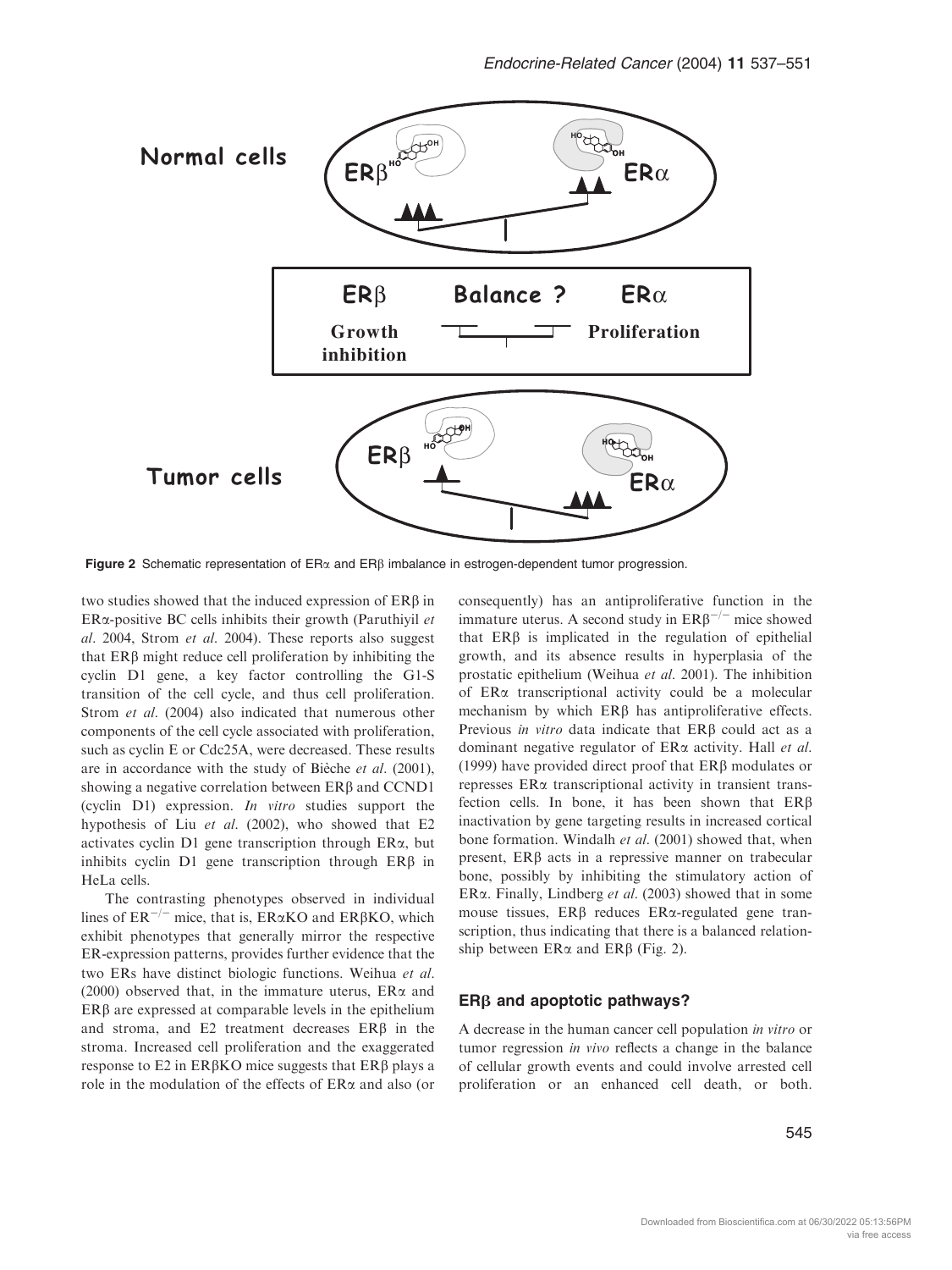

Figure 3 Hypothetical mode of ER<sub>B</sub> action on cell proliferation pathways.

Several studies have suggested that estrogen may regulate apoptotic pathways in cancer (Kyprianou et al. 1991, Perillo et al. 2000, Choi et al. 2001). We could assume that E2 effects involve both proliferation induction and apoptosis inhibition. Choi et al. (2001) showed that E2 may be associated with upregulation of the antiapoptotic bcl-2 gene at the mRNA level. It has been suggested that  $ER\alpha$  may play a role in ovarian tumorigenesis by preventing apoptosis, whereas the  $ER\beta$ -induced inhibition of proliferation could be explained by the inhibition of the bcl-2 gene, as supported by a recent report of Nilsen et al. (2000). They showed that estradiol can function as a neuroprotective agent or an inducer of apoptosis, depending on the ER-subtype present in the cell.  $ER\alpha$  is thus associated with a neuroprotective effect, while  $ER\beta$ mediates the induction of apoptosis in neuronal cells. Similarly, Sapi et al. (2002) demonstrated estrogeninduced upregulation of FasL, an apoptotic protein ligand, in ovary. This may seem paradoxical since estrogen is known to be antiapoptotic in different cells. The authors proposed that in normal ovary the apoptotic protein ligand FasL is probably upregulated by  $ER\beta$ , the

predominant form of ER in this tissue (Fig. 3). Recently, we have demonstrated (Cheng et al. in press) that the expression of  $ER\beta$  in prostate carcinoma cells triggers apoptosis, notably by increasing baxa levels, as well as cleavage of PARP and caspase-3 expression. We also observed pro-apoptotic effects of ERb in ovarian cancer cells (Bardin et al. 2004).

## **Conclusions**

Numerous clinical and *in vitro* studies suggest that imbalanced  $ER\alpha/ER\beta$  expression is a common feature and could be a critical step of estrogen-dependent tumor progression.  $ER\beta$  seems to play a key role in the mitogenic action of estrogen by providing protection against ERa-induced hyperproliferation. A role in apoptosis might also be possible.

 $ER\alpha$  and  $ER\beta$  have some overlapping tissue distribution but also display high relative tissue-specific expression. Moreover, a number of molecular mechanisms may explain the differential roles of  $ER\alpha$  and  $ER\beta$ , including differences in ligand affinity and transactivation, distinct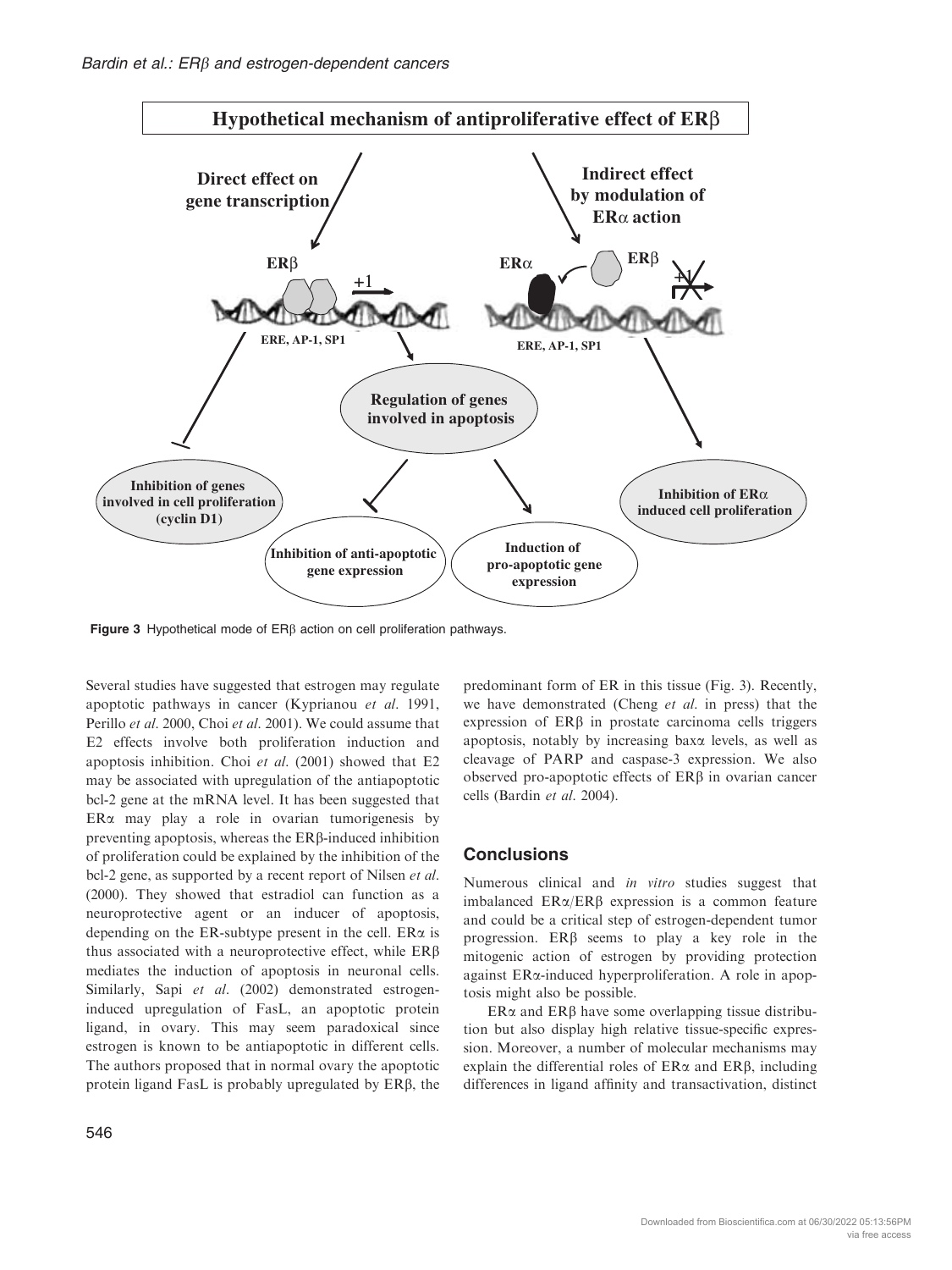cofactor interactions and putative heterodimerization. Splicing variant ERs isoforms may also be important in modulating the cellular response.

In conclusion, the imbalance in  $ER\alpha/ER\beta$  expression in estrogen-dependent cancer opens a new field in hormone therapy of cancer. Targeted  $ER\beta$  therapies, including the development of  $ER\beta$  specific ligands, may constitute a new therapeutic approach, particularly for pre-invasive or proliferative lesions. The clinical value of  $ER\beta$  in cancer prognosis and its possible usefulness for prediction of the hormone response should be assessed in large-scale and prospective clinical studies.

## Acknowledgements

This work was supported by the Ligue Nationale Contre le Cancer, the Centre Hospitalier Universitaire de Montpellier (grant no. AOI7619), the Association pour la Recherche contre le Cancer (grant no. 4302) and the Institut National de la Santé et de la Recherche Médicale.

## **References**

- Anderson GL, Judd HL, Kaunitz AM, Barad DH, Beresford SA, Pettinger M, Liu J, McNeeley SG & Lopez AM – Women's Health Institute Investigators 2003 Effects of estrogen plus progestin on gynecologic cancers and associated diagnostic procedures: the Women's Health Initiative Randomized Trial. Journal of the American Medical Association 290 1739–1748.
- Anzick SL, Kononen J, Walker RL, Azorsa DO, Tanner MM, Guan XY, Sauter G, Kallioniemi OP, Trent JM & Meltzer PS 1997 AIB1, a steroid receptor coactivator amplified in breast and ovarian cancer. Science 277 965–968.
- Bandera CA, Takahashi H, Behbakht K, Liu PC, LiVolsi VA, Benjamin I, Morgan MA, King SA, Rubin SC & Boyd J 1997 Deletion mapping of two potential chromosome 14 tumor suppressor gene loci in ovarian carcinoma. Cancer Research 57 513–515.
- Bardin A, Hoffmann P, Boulle N, Katsaros D, Vignon F, Pujol P & Lazennec G 2004 Involvement of estrogen receptor b in ovarian carcinogenesis. Cancer Research (In Press).
- Barkhem T, Carlsson B, Nilsson Y, Enmark E, Gustafsson J & Nilsson S 1998 Differential response of estrogen receptor alpha and estrogen receptor beta to partial estrogen agonists/ antagonists. Molecular Pharmacology 54 105–112.
- Beral V & Million Women Study Collaborators 2003 Breast cancer and hormone-replacement therapy in the Million Women Study. Lancet 362 419–427.
- Berry M, Metzger D & Chambon P 1990 Role of the two activating domains of oestrogen receptors in the cell-type and promoter-context dependent agonistic activity of the antioestrogen 4-hydroxytamoxifen. EMBO Journal 9 2811–2818.
- Bièche I, Parfait B, Laurendeau I, Girault I, Vidaud M & Lidereau R 2001 Quantification of estrogen receptor alpha and beta expression in sporadic breast cancer. Oncogene 20 8109–8115.
- Black LJ, Sato M, Rowley ER, Magee DE, Bekele A, Williams DC, Cullinan GJ, Bendele R, Kauffman RF, Bensch WR, et al. 1994 Raloxifene (LY139481 HCI) prevents bone loss and reduces serum cholesterol without causing uterine hypertrophy in ovariectomized rats. Journal of Clinical Investigation 93 63–69.
- Bollig A & Miksicek JR 2000 An estrogen receptor-alpha splicing variant mediates both positive and negative effects on gene transcription. Molecular Endocrinology 14 634–649.
- Brandenberger AW, Tee MK & Jaffe RB 1998 Estrogen receptor alpha (ER-alpha) and beta (ER-beta) mRNAs in normal ovary, ovarian serous cystadenocarcinoma and ovarian cancer cell lines: down-regulation of ER-beta in neoplastic tissues. Journal of Clinical Endocrinology and Metabolism 83 1025–1028.
- Burki NG, Caduff R, Walt H, Moll C, Pejovic T, Haller U & Ward DC 2000 Comparative genomic hybridisation of fine needle aspirates from breast carcinomas. International Journal of Cancer 15 607–613.
- Byers M, Kuiper GJ, Gustafsson JA & Park-Sarge OK 1997 Estrogen receptor- $\beta$  mRNA expression in rat ovary: downregulation by gonadotropins. Molecular Endocrinology 11 172–182.
- Calle EE, Miracle-Mahill HL, Thun MJ & Health CW Jr 1995 Estrogen replacement therapy and risk of fatal colon cancer in a prospective cohort of postmenopausal women. Journal of the National Cancer Institute 87 517–523.
- Campbell-Thompson M, Lynch J & Bhardwaj B 2001 Expression of estrogen receptor (ER) subtypes ER beta isoforms in colon cancer. Cancer Research 61 632–640.
- Chen H, Lin RJ, Schiltz RL, Chakravarti D, Nash A, Nagy L, Privalsky ML, Nakatani Y & Evans RM 1997 Nuclear receptor coactivator ACTR is a novel histone acetyltransferase and forms a multimeric activation complex with P/CAF and CBP/p300. Cell 90 569–580.
- Cheng J, Lee EJ, Madison LD & Lazennec G 2004 Expression of estrogen receptor beta in prostate carcinoma cells inhibits invasion and proliferation and triggers apoptosis. FEBS Letters 566 169–172.
- Chlebowski RT, Hendrix SL, Langer RD, Stefanick ML, Gass M, Lane D, Rodabough RJ, Gilligan MA, Cyr MG, Thomson CA, Khandekar J, Petrovitch & McTiernan — WHI Investigators 2003 Influence of estrogens plus progestin on breast cancer and mammography in healthy postmenopausal women: the Women's Health Initiative Randomized Trial. Journal of the American Medical Association 289 3243–3253.
- Choi KC, Kang SK, Tai CJ, Auersperg N & Leung PC 2001 Estradiol up-regulates antiapoptotic Bcl-2 messenger ribonucleic acid and protein in tumorigenic ovarian surface epithelium cells. Endocrinology 142 2351–2360.
- Coughlin SS, Giustozzi A, Smith SJ & Lee NC 2000 A metaanalysis of estrogen replacement therapy and risk of epithelial ovarian cancer. Journal of Clinical Epidemiology 53 367–375.
- Cowley SM & Parker MG 1999 A comparison of transcriptional activation by REa and REb. Journal of Steroid Biochemistry and Molecular Biology 69 165–175.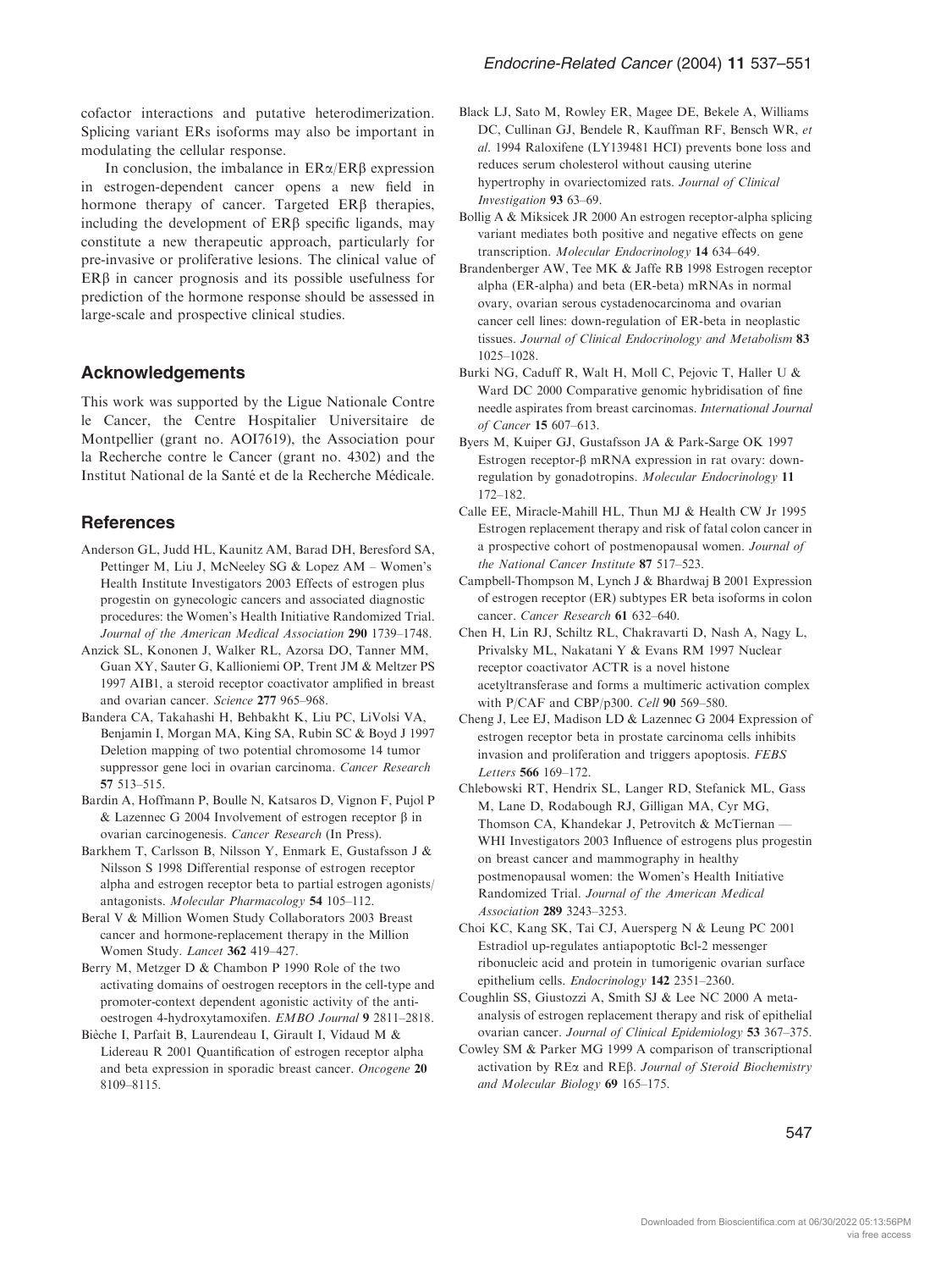Cowley SM, Hoare S, Mosselman S & Parker MG 1997 Estrogen receptors  $\alpha$  and  $\beta$  form heterodimers on DNA. *Journal of* Biological Chemistry 272 19858–19862.

Deblois G & Giguère V 2003 Ligand-independent coactivation of ERa AF-1 by steroid receptor RNA activator (SRA) via MAPK activation. Journal of Steroid Biochemistry and Molecular Biology 85 123–131.

Enmark E, Pelto-Huikko M, Grandien K, Lagercrantz S, Lagercrantz J, Fried G, Nordenskjdd M & Gustafsson JA 1997 Human estrogen receptor  $\beta$  — gene structure, chromosome localization, expression pattern. Journal of Clinical Endocrinology and Metabolism 82 4258–4265.

Farnsworth WE 1999 Estrogen in the etiopathogenesis of BPH. Prostate 41 263–274.

Fixemer T, Remberger K & Bonkhoff H 2003 Differential expression of the estrogen receptor beta in human prostate tissue, premalignant changes, and in primary, metastatic, and recurrent prostatic adenocarcinoma. Prostate 54 79–87.

Foley EF, Jazaeri AA, Shupnik MA, Jazaeri O & Rice LW 2000 Selective loss of estrogen receptor beta in malignant human colon. Cancer Research 60 245–248.

Folsom AR, Anderson JP & Ross JA 2004 Estrogen replacement therapy and ovarian cancer. Epidemiology 15 100-104.

Fujimura T, Takahashi S, Urano T, Ogawa S, Ouchi Y, Kitamura T, Muramatsu M & Inoue S 2001 Differential expression of estrogen receptor  $\beta$  (ER $\beta$ ) and its C-terminal truncated splice variant ERbcx as prognostic predictors in human prostatic cancer. Biochemical and Biophysical Research Communications 289 692–699.

Fuqua SA, Shiff R, Parra I, Moore JT, Moshin SK, Osborne CK, Clark GM & Allred C 2003 Estrogen receptor  $\beta$  protein in human breast cancer: correlation with clinical tumor parameters. Cancer Research 63 2434–2439.

Ghosh U, Ganessunker D, Sattigeri VJ, Carlson KE, Mortensen DJ, Katzenellenbogen BS & Katzenellenbogen JA 2003 Estrogenic diazenes: heterocyclic non-steroidal estrogens of unusual structure with selectivity for estrogen receptor subtypes. Bioorganic and Medicinal Chemistry 11 629–657.

Green S, Walter P, Kumar V, Krust A, Bornert JM, Argos P & Chambon P 1986 Human estrogen receptor cDNA: sequence, expression and homology to v-erbA. Nature 320 134–139.

Gustafsson JA & Warner M 2000 Estrogen receptor B in the breast: role in estrogen responsiveness and development of breast cancer. Journal of Steroid Biochemistry and Molecular Biology 74 245–248.

Hall JM & McDonnell DP 1999 The estrogen receptor  $\beta$ -isoform ( $ER\beta$ ) of the human estrogen receptor modulates  $ER\alpha$ transcriptional activity and is a key regulator of the cellular response to estrogens and antiestrogens. Endocrinology 140 5566–5578.

Hanstein B, Liu H, Yancisin MC & Brown M 1999 Functional analysis of a novel estrogen receptor- $\beta$  isoform. Molecular Endocrinology 13 129–137.

Harris HA, Henderson RA, Bhat RA & Komm BS 2001 Regulation of metallothionein II messenger ribonucleic acid measures exogenous estrogen receptor- $\beta$  activity in SAOS-2 and LNCaPLN3 cells. Endocrinology 142 645–652.

Henderson BE, Ross R & Bernstein L 1988 Estrogens as a cause of human cancer. Richard and Linda Rosenthal Foundation award lecture. Cancer Research 48 246–253.

Horvath LG, Henshall SM, Lee CS, Head DR, Quinn DI, Makela S, Delprado W, Golovsky D, Brenner PC, O'Neill G, Kooner R, Stricker PD, Grygiel JJ, Gustafsson JA & Sutherland RL 2001 Frequent loss of estrogen receptor-beta expression in prostate cancer. Cancer Research 61 5331–5335.

Iwao K, Miyoshi Y, Egawa C, Ikeda N & Noguchi S 2000 Quantitative analysis of estrogen receptor- $\beta$  mRNA and its variants in human breast cancers. International Journal of Cancer 88 733–736.

Jarred RA, Cancilla B, Prins GL, Thayer KA, Cunha GR & Risbridger GP 2000 Evidence that estrogens directly alter androgen-regulated prostate development. Endocrinology 141 3471–3477.

Jarvinen TA, Pelto-Huikko M, Holli K & Isola J 2000 Estrogen receptor beta is coexpressed with ER alpha and PR and associated with nodal status, grade, and proliferation rate in breast cancer. American Journal of Pathology 156 29–35.

Jordan VC 1992 The role of tamoxifen in the treatment and prevention of breast cancer. Current Problems in Cancer 16 129–176.

Kampman E, Potter JD, Slattery ML, Caan BJ & Edwards S 1997 Hormone replacement therapy, reproductive history, and colon cancer: a multi-center, case-control study in the United States. Cancer Causes and Control 8 146–158.

Kasahara K, Taguchi T, Yamasaki I, Kamada M, Yuri K & Shuin T 2002 Detection of genetic alterations in advanced prostate cancer by comparative genomic hybridisation. Cancer Genetics and Cytogenetics 137 59–63.

Kedar RP, Bourne TH, Powles TJ, Collins WP, Ashley SE, Cosgrove DO & Campbell S 1994 Effects of tamoxifen on uterus and ovaries of postmenopausal women in a randomised breast cancer prevention trial. Lancet 343 1318–1321.

Klinge CM 2000 Estrogen receptor interaction with co-activators and co-repressors. Steroids 65 227–251.

Konstantinopoulos PA, Kominea A, Vandoros G, Sykiotis GP, Andricopoulos P, Varakis I, Sotiropoulou-Bonikou G & Papavassiliou AG 2003 Estrogen receptor beta  $(ER\beta)$  is abundantly expressed in normal colonic mucosa, but declines in colon adenocarcinoma paralleling the tumor's

dedifferentiation. European Journal of Cancer 39 1251–1258. Kuiper G, Enmark E, Pelto-Huikko M, Nilsson S & Gustafsson JA 1996 Cloning of a novel estrogen receptor expressed in rat prostate and ovary. PNAS 93 5925–5930.

Kuiper G, Carlsson B, Grandien K, Enmark E, MS Nilsson & Gustafsson JA 1997a Comparison of the ligand binding specificity and transcript tissue distribution of estrogen receptor  $\alpha$  and  $\beta$ . *Endocrinology* 138 863–870.

Kuiper G & Gustafsson JA 1997b The novel estrogen receptorbeta subtype: potential role in the cell- and promoter-specific actions of estrogens and antiestrogens. FEBS Letters 410 87–90.

Kurebayashi J, Sonoo H, Inaji H, Nishimura R, Iino Y, Toi M, Kobayashi S & Saeki T 2000 Endocrine therapies for patients with recurrent breast cancer: predictive factors for responses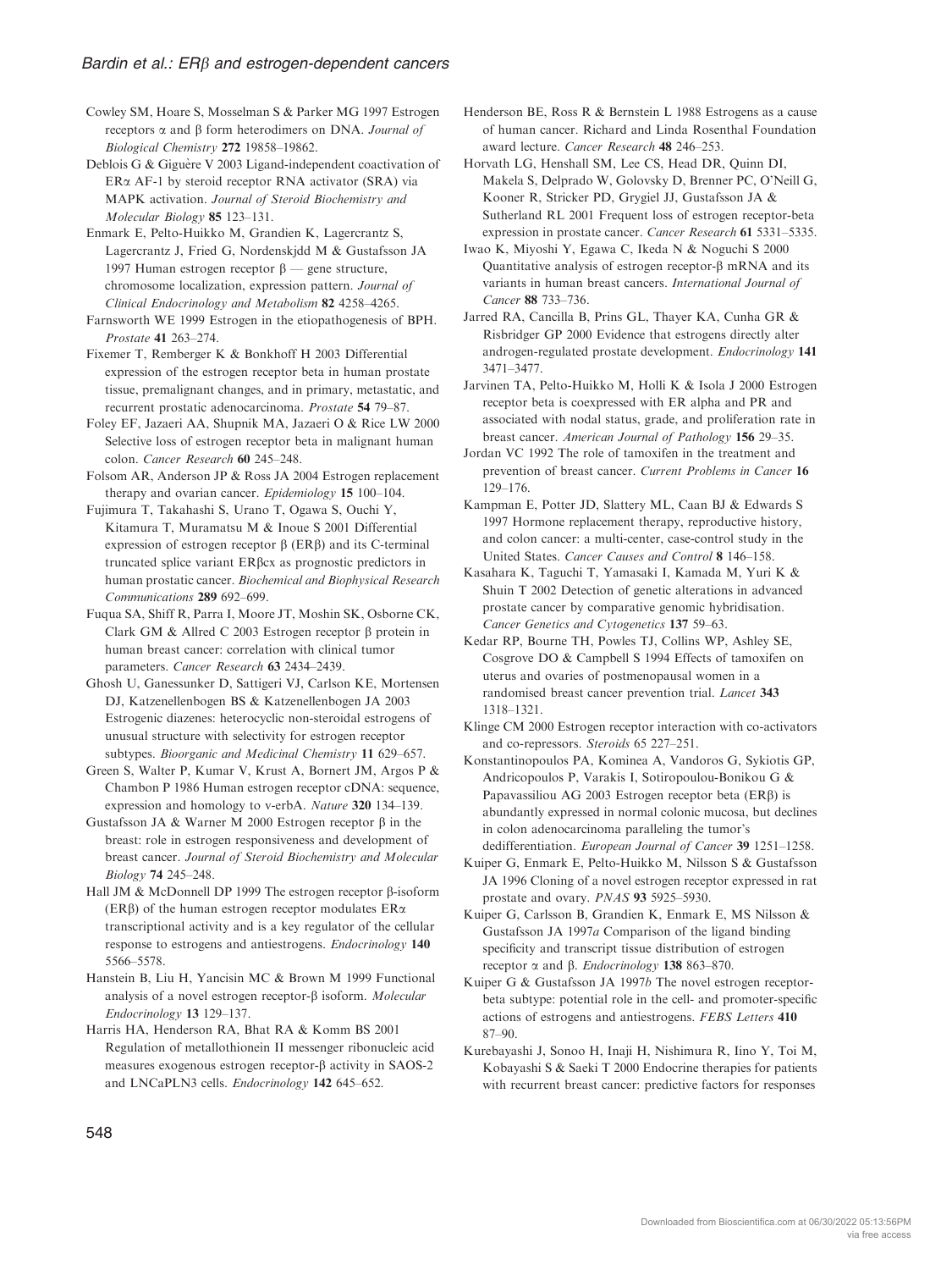to first- and second-line endocrine therapies. Oncology 59 31–37.

- Kyprianou N, English HF, Davidson NE & Isaacs JT 1991 Programmed cell death during regression of the MCF-7 human breast cancer following estrogen ablation. Cancer Research 51 162–166.
- Lacey JV Jr, Mink PJ, Lubin JH, Sherman ME, Troisi R, Hartge P, Schatzkin A & Schairer C 2002 Menopausal hormone replacement therapy and risk of ovarian cancer. Journal of the American Medical Association 288 334–341.
- Latil A, Bièche I, Vidaud D, Liderau R, Berthon P, Cussenot O & Vidaud M 2001 Evaluation of androgen, estrogen ( $ER\alpha$  and  $ER\beta$ ), and progesterone receptor expression in human prostate cancer by real-time quantitative reverse transcription-polymerase chain reaction assays. Cancer Research 61 1919–1926.
- Lau KM, Mok SC & Ho SM 1999 Expression of human estrogen receptor-alpha and -beta, progesterone receptor, and androgen receptor mRNA in normal and malignant ovarian epithelial cells. PNAS 96 5722–5727.
- Lazennec G, Bresson D, Lucas A, Chauveau C & Vignon F 2001  $ER\beta$  inhibits proliferation and invasion of breast cancer cells. Endocrinology 142 4120–4130.
- Leav I, Lau KM, Adams JY, McNeal JE, Taplin ME, Wang J, Singh H & Ho SM 2001 Comparative studies of the estrogen receptors beta and alpha and the androgen receptor in normal human prostate glands, dysplasia, and in primary and metastatic carcinoma. American Journal of Pathology 159 13–16.
- Leygue EH, Dotzlaw H, Watson PH & Murphy LC 1998 Altered estrogen receptor alpha and beta messenger RNA expression during human breast tumorigenesis. Cancer Research 58 3197–3201.
- Li H, Gomes PJ & Chen JD 1997 RAC3, a steroid/nuclear receptor-associated coactivator that is related to SRC-1 and TIF2. PNAS 94 8479–8484.
- Lindberg MK, Moverare S, Skrtic S, Gao H, Dahlman-Wright K, Gustafsson JA & Ohlsson C 2003 Estrogen receptor (ER) beta reduces ERalpha-regulated gene transcription, supporting a 'ying yang' relationship between ERalpha and ERbeta in mice. Molecular Endocrinology 17 203–208.
- Liu MM, Albanese C, Anderson CM, Hilty K, Webb P, Uht RM, Price RH Jr, Prestell RG & Kushner PJ 2002 Opposing action of estrogen receptors alpha and beta on cyclin D1 gene expression. Journal of Biological Chemistry 277 24353–24360.
- Love RR, Mazess RB, Barden HS, Epstein S, Newcomb PA, Jordan VC, Carbone PP & DeMets DL 1992 Effects of tamoxifen on bone mineral density in postmenopausal women with breast cancer. New England Journal of Medicine 326 852–856.
- Loveday RL, Greenman J, Simcox DL, Speirs V, Drew PJ, Monson JR & Kerin MJ 2000 Genetic changes in breast cancer detected by comparative genomic hybridisation. International Journal of Cancer 15 494–500.
- Lu B, Leygue E, Dotzlaw H, Murphy LJ, Murphy LC & Watson PH 1998 Estrogen receptor-beta mRNA variants in human and murine tissues. Molecular Cell Endocrinology 138 199–203.
- Mann S, Laucirica R, Carlson N, Younes PS, Ali N, Younes A, Li Y & Younes M 2001 Estrogen receptor beta expression in invasive breast cancer. Human Pathology 32 113–118.
- McDonnell DP, Clemm DL, Hermann T, Goldman ME & Pike JW 1995 Analysis of estrogen receptor function in vitro reveals three distinct classes of antiestrogens. Molecular Endocrinology 9 659–669.
- McInerney EM & Katzenellenbogen BS 1996 Different regions in activation function-1 of the human estrogen receptor required for antiestrogen- and estradiol-dependent transcription activation. Journal of Biological Chemistry 271 24172–24178.
- McInerney EM, Tsai MJ, O'Malley BW & Katzenellenbogen BS 1996 Analysis of estrogen receptor transcriptional enhancement by a nuclear hormone receptor coactivator. PNAS 93 10069–10073.
- McInerney EM, Weis KE, Sun J, Mosselman S & Katzenellenbogen BS 1998 Transcription activation by the human estrogen receptor subtype  $\beta$  (ERB) studied with ERB and ERa receptor chimeras. Endocrinology 139 4513–4521.
- McKenna NJ, Lanz RB & O'Malley BW 1999 Nuclear receptor coregulators: cellular and molecular biology. Endocrine Reviews 20 321–344.
- Meyers MJ, Sun J, Carlson KE, Maririner GA, Katzenellenbogen BS & Katzenellenbogen JA 2001 Estrogen  $receptor-\beta$  potency selective ligands: structure-activity relationship studies of diarylpropionitriles and their acetylene and polar analogues. Journal of Medicine and Chemistry 44 4230–4251.
- Misiti S, Nanni S, Fontemaggi G, Cong YS, Wen J, Hirte HW, Piaggio G, Sacchi A, Pontecorvi A, Bachetti S & Farsetti A 2000 Induction of hTERT expression and telomerase activity by estrogens in human ovary epithelium cells. Molecular and Cellular Biology 20 3764–3771.
- Montano MM & Katzenellenbogen BS 1997 The quinone reductase gene: a unique estrogen-regulated gene that is activated by antiestrogens. PNAS 94 2581–2586.
- Moore JT, McKee DD, Slentz-Kesler K, Moore LB, Jones SA, Home EL, Su JL, Kliewer SA, Lehmann JM & Willson TM 1998 Cloning and characterization of human estrogen receptor beta isoforms. Biochemical and Biophysical Research Communications 9 75–78.
- Mosselman S, Polman J & Dijkema R 1996 RE-beta identification and characterization of a novel human estrogen receptor. FEBS Letters 392 49–53.
- Nanni S, Narducci M, Della Pietra L, Moretti F, Grasseli A, De Carli P, Sacchi A, Pontecorvi A & Farsetti A 2002 Signaling through estrogen receptors modulates telomerase activity in human prostate cancer. Journal of Clinical Investigation 110 219–227.
- Nelson HD, Humphrey LL, Nygren P, Teutsch SM & Allan JD 2002 Postmenopausal hormone replacement therapy: scientific review. Journal of the American Medical Association 288 872–881.
- Newcomb PA & Storer BE 1995 Postmenopausal hormone use and risk of large-bowel cancer. Journal of the National Cancer Institute 87 1067–1071.
- Nilsen J, Mor G & Naftolin F 2000 Estrogen-regulated developmental neuronal apoptosis is determined by estrogen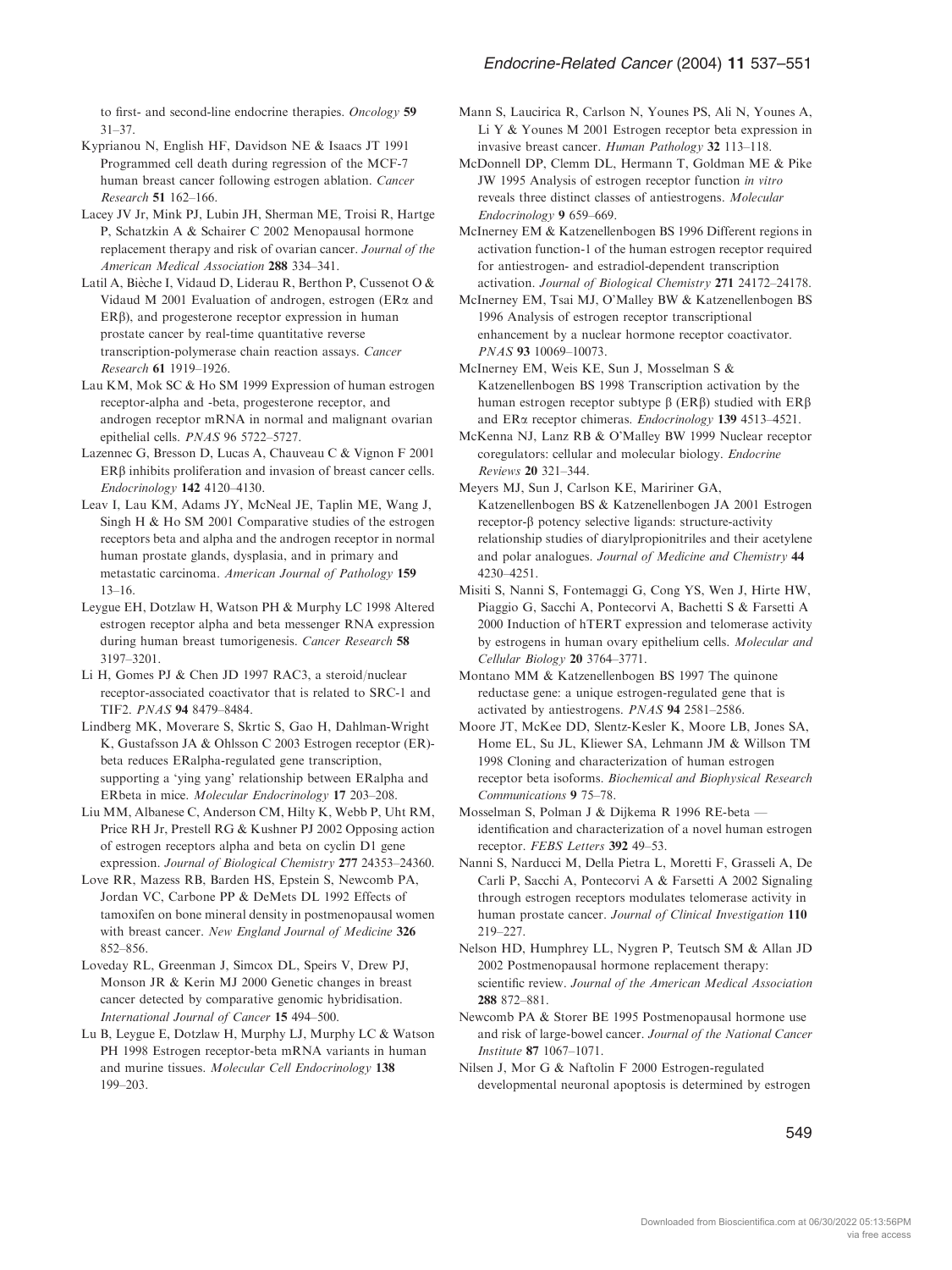receptor subtype and the Fas/Fas ligand system. Journal of Neurobiology 43 64–78.

Ogawa S, Inoue S, Watanabe T, Orimo A, Hosoi T, Ouchi Y & Muramatsu M 1998 Molecular cloning and characterization of human estrogen receptor  $\beta$ cx: a potential inhibitor of estrogen action in human. Nucleic Acids Research 26 3505–3512.

Omoto Y, Inoue S, Ogawa S, Toyama T, Yamashita H, Muramatsu M, Kobayashi S & Iwase H 2001 Clinical value of the wild-type estrogen receptor  $\beta$  expression in breast cancer. Cancer Letters 163 207–212.

Omoto Y, Eguchi H, Yamamoto-Yamaguchi Y & Hayashi S 2003 Estrogen receptor (ER)  $\beta$ 1 and ER $\beta$ cx/ $\beta$ 2 inhibit ER $\alpha$ function differently in breast cancer cell line MCF7. Oncogene 22 5011–5020.

Onate SA, Boonyaratanakornkit V, Spencer TE, Tsai SY, Tsai MJ, Edwards DP & O'Malley BW 1998 The steroid receptor coactivator-1 contains multiple receptor interacting and activation domains that cooperatively enhance the activation function 1 (AF-1) and AF-2 domains of steroid receptors. Journal of Biological Chemistry 15 12101–12108.

Paech K, Webb P, Kuiper G, Nilsson S, Gustafsson JA, Kushner PJ & Scalan TS 1997 Differential ligand activation of estrogen receptors REa and REb at AP-1 sites. Science 277 1508–1510.

Park BW, Kim KS, Heo MK, KO SS, Hong SW, Yang WI, Kim JH, Kim GE & Lee KS 2003 Expression of estrogen receptor- $\beta$  in normal mammry and tumor tissues: is it protective in breast carcinogenesis? Breast Cancer Research and Treatment 80 79–85.

Paruthiyil S, Parmar H, Kerekatte V, Cunha GR, Firestone GL & Leitman DC 2004 Estrogen receptor beta inhibits human breast cancer cell proliferation and tumor formation by causing a G2 cell cycle arrest. Cancer Research 64 423–428.

Pasquali D, Staibano S, Prezioso D, Franco R, Esposito D, Notaro A, De Rosa G, Bellastella A & Sinisi AA 2001a Estrogen receptor  $\beta$  expression in human prostate tissue. Molecular and Cellular Endocrinology 178 47–50.

Pasquali D, Rossi V, Esposito D, Abbondanza C, Puca GA, Bellastella A & Sinisi AA 2001b Loss of estrogen receptor  $\beta$ expression in malignant human prostate cells in primary cultures and in prostate cancer tissues. Journal of Clinical Endocrinology and Metabolism 86 2051–2055.

Peng B, Lu B, Leygue E & Murphy LC 2003 Putative functional characteristics of human estrogen receptor-beta isoforms. Journal of Molecular Endocrinology 30 13–29.

Perillo B, Sasso A, Abbondanza C & Palumbo G 2000 17b-Estradiol inhibits apoptosis in MCF-7 cells, inducing bcl-2 expression via two estrogen-responsive elements present in the coding sequence. Molecular and Cellular Biology 20 2890–2901.

Persson I, Yuen J, Bergkvist L & Schairer C 1996 Cancer incidence and mortality in women receiving estrogen and estrogen-progestin replacement therapy: long term follow-up of a Swedish cohort. International Journal of Cancer 67 327–332.

Pettersson K, Grandien K, Kuiper G & Gustafsson JA 1997 Mouse estrogen receptor beta forms estrogen response element-binding heterodimers with estrogen receptor alpha. Molecular Endocrinology 11 1486–1496.

Philips A, Chalbos D & Rochefort H 1993 Estradiol increases and antiestrogens antagonize the growth factor-induced activator protein-1 activity in MCF7 breast cancer cells without affecting c-fos and c-jun synthesis. Journal of Biological Chemistry 268 14103–14108.

Pike MC, Spicer DV, Dahmoush L & Press MF 1993 Estrogens, progestagens, normal breast cancer proliferation, and breast cancer risk. Epidemiology Reviews 15 17–35.

Poola I, Abraham J & Liu A 2002 Estrogen receptor beta splice variant mRNAs are differentially altered during breast carcinogenesis. Journal of Steroid Biochemistry and Molecular Biology 82 169–179.

Porter W, Saville B, Hoivik D & Safe S 1997 Functional synergy between the transcription factor Sp1 and the estrogen receptor. Molecular Endocrinology 11 1569–1580.

Price RH, Butler CA, Webb P, Uht R, Kushner P & Handa RJ 2001 A splice variant of estrogen receptor  $\beta$  missing exon 3 displays altered subnuclear localization and capacity for transcriptional activation. Endocrinology 142 2039–2049.

Pujol P, Rey JM, Nirde P, Roger P, Gastaldi M, Laffargues F, Rochefort H & Maudelonde T 1998 Differential expression of estrogen receptor-alpha and -beta messenger RNAs as a potential marker of ovarian carcinogenesis. Cancer Research 58 5367–5373.

Rodriguez C, Patel AV, Calle EE, Jacob EJ & Thun MJ 2001 Estrogen replacement therapy and ovarian cancer mortality in a large prospective study of US women. Journal of the American Medical Association 285 1460–1465.

Roger P, Sahla ME, Makela S, Gustafsson JA, Baldet P & Rochefort H 2001 Decreased expression of receptor beta protein in proliferative preinvasive mammary tumors. Cancer Research 61 2537–2541.

Rossouw JE, Anderson GL, Prentrice RL, LaCroix AZ, Kooperberg C, Stefanick ML, Jackson RD, Beresford SA, Howard BV, Johnson KC, Kotchen JM & Ockene J — Writing Group for Women's Health Institute Investigators 2002 Risks and benefits of estrogen plus progestin in healthy postmenopausal women: principal results from the Women's Health Initiative Randomized Controlled Trial. Journal of the American Medical Association 288 321–333.

Rutherford T, Brown WD, Sapi E, Aschkenazi S, Munoz A & Mor G 2000 Absence of estrogen receptor-beta expression in metastatic ovarian cancer. Obstetrics and Gynecology 96 417–421.

Sabbah M, Courilleau D, Mester J & Redeuilh G 1999 Estrogen induction of the cyclin D1 promoter: involvement of a cAMP response-like element. PNAS 96 11217–11222.

Santti R, Newbold RR, Makela S, Pylkkanen L & McLachlan JA 1994 Developmental estrogenization and prostatic neoplasia. Prostate 24 67–78.

Sapi E, Brown WD, Aschkenazi S, Lim C, Munoz A, Kacinski BM, Rutherford T & Mor G 2002 Regulation of Fas ligand expression by estrogen in normal ovary. Journal of the Society for Gynecologic Investigation 9 243–250.

Saville B, Wormke M, Wang F, Nguyen T, Enmark E, Kuiper G, Gustafsson JA & Safe S 2000 Ligand-, cell-, and estrogenreceptor subtype (alpha/beta)-dependent activation at GCrich (Sp1) promoter elements. Journal of Biological Chemistry 275 5379–5387.